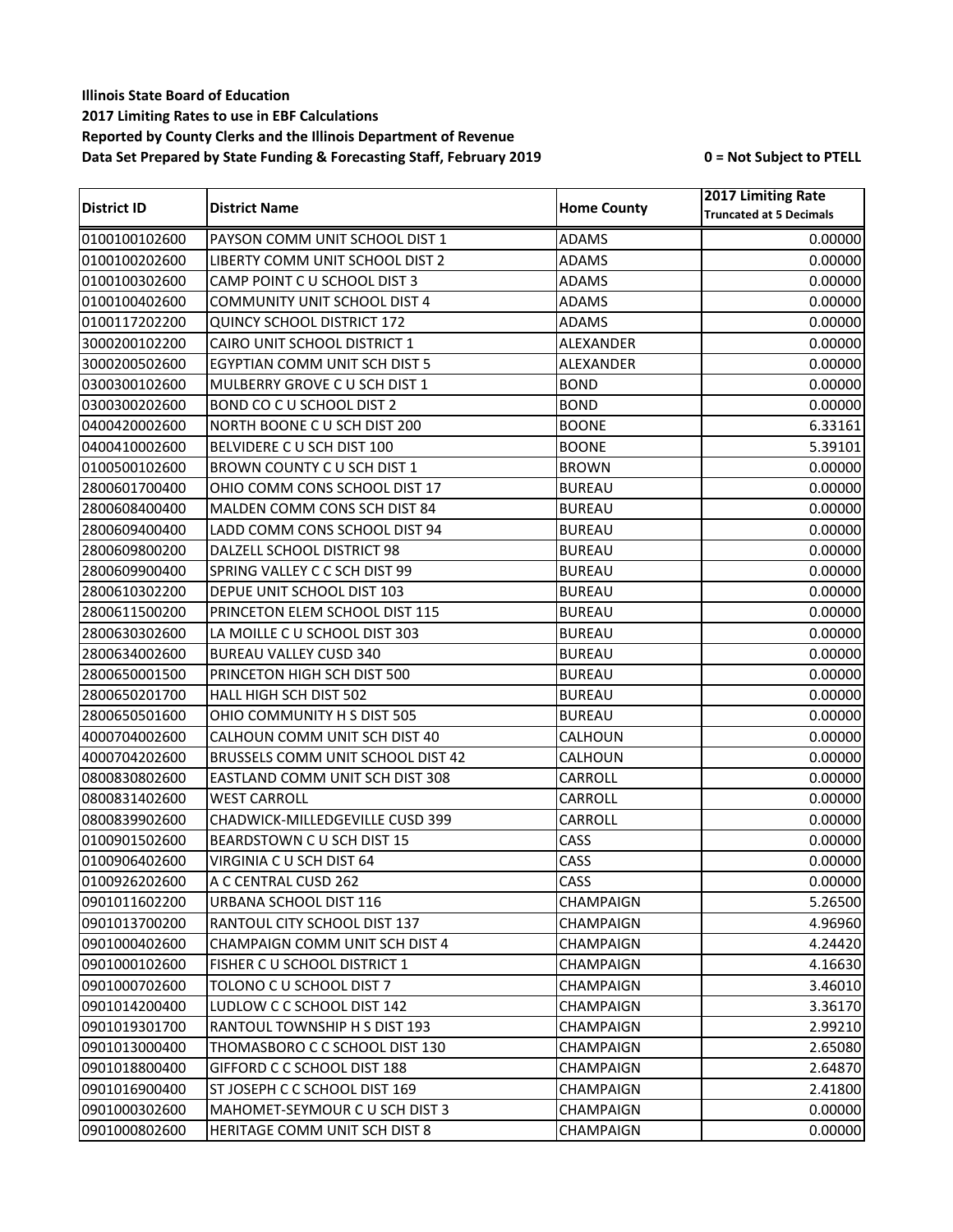| 0901019700400 | PRAIRIEVIEW-OGDEN CCSD 197             | CHAMPAIGN        | 0.00000  |
|---------------|----------------------------------------|------------------|----------|
| 0901030501600 | ST JOSEPH OGDEN C H S DIST 305         | CHAMPAIGN        | 0.00000  |
| 0301101402400 | <b>SOUTH FORK SCHOOL DISTRICT 14</b>   | <b>CHRISTIAN</b> | 4.08985  |
| 0301100402600 | EDINBURG C U SCH DIST 4                | <b>CHRISTIAN</b> | 3.78813  |
| 0301100302600 | TAYLORVILLE C U SCH DIST 3             | <b>CHRISTIAN</b> | 3.00538  |
| 0301100102600 | MORRISONVILLE C U SCH DIST 1           | <b>CHRISTIAN</b> | 0.00000  |
| 0301100802600 | PANA COMM UNIT SCHOOL DIST 8           | <b>CHRISTIAN</b> | 0.00000  |
| 11012002C2600 | MARSHALL C U SCHOOL DIST 2C            | <b>CLARK</b>     | 0.00000  |
| 11012003C2600 | MARTINSVILLE C U SCH DIST 3C           | <b>CLARK</b>     | 0.00000  |
| 11012004C2600 | CASEY-WESTFIELD C U SCH DIST 4C        | <b>CLARK</b>     | 0.00000  |
| 1201301002600 | CLAY CITY COMM UNIT DIST 10            | <b>CLAY</b>      | 0.00000  |
| 1201302502600 | NORTH CLAY C U SCHOOL DISTRICT 25      | <b>CLAY</b>      | 0.00000  |
| 1201303502600 | FLORA COMM UNIT SCH DIST 35            | <b>CLAY</b>      | 0.00000  |
| 1301400102600 | CARLYLE C U SCHOOL DISTRICT 1          | <b>CLINTON</b>   | 0.00000  |
| 1301400302600 | WESCLIN C U SCHOOL DISTRICT 3          | <b>CLINTON</b>   | 0.00000  |
| 1301401200400 | <b>BREESE SCHOOL DISTRICT 12</b>       | <b>CLINTON</b>   | 0.00000  |
| 1301402100200 | <b>AVISTON SCHOOL DISTRICT 21</b>      | <b>CLINTON</b>   | 0.00000  |
| 1301404600200 | WILLOW GROVE SCHOOL DISTRICT 46        | <b>CLINTON</b>   | 0.00000  |
| 1301405700200 | <b>BARTELSO SCHOOL DISTRICT 57</b>     | <b>CLINTON</b>   | 0.00000  |
| 1301406000200 | <b>GERMANTOWN SCHOOL DISTRICT 60</b>   | <b>CLINTON</b>   | 0.00000  |
| 1301406200200 | DAMIANSVILLE SCHOOL DISTRICT 62        | <b>CLINTON</b>   | 0.00000  |
| 1301406300200 | ALBERS SCHOOL DISTRICT 63              | <b>CLINTON</b>   | 0.00000  |
| 1301407101600 | <b>CENTRAL COMMUNITY H S DIST 71</b>   | <b>CLINTON</b>   | 0.00000  |
| 1301414150200 | ST ROSE SCHOOL DISTRICT 14-15          | <b>CLINTON</b>   | 0.00000  |
| 1301418600200 | NORTH WAMAC SCHOOL DISTRICT 186        | <b>CLINTON</b>   | 0.00000  |
| 1101500202600 | <b>MATTOON C U SCHOOL DIST 2</b>       | <b>COLES</b>     | 4.27104  |
| 1101500102600 | CHARLESTON C U SCHOOL DIST 1           | <b>COLES</b>     | 4.14985  |
| 1101500502600 | OAKLAND C U SCHOOL DIST 5              | <b>COLES</b>     | 0.00000  |
| 0701616900200 | FORD HEIGHTS SCHOOL DISTRICT 169       | COOK             | 12.90700 |
| 0701616300200 | PARK FOREST SCHOOL DIST 163            | COOK             | 10.59700 |
| 0701614800200 | DOLTON SCHOOL DISTRICT 148             | COOK             | 7.83800  |
| 0701613300200 | GEN GEO PATTON SCHOOL DIST 133         | COOK             | 6.88900  |
| 0701615800200 | LANSING SCHOOL DISTRICT 158            | <b>COOK</b>      | 6.76500  |
| 0701615900200 | ELEM SCHOOL DISTRICT 159               | <b>COOK</b>      | 6.35200  |
| 0701615250200 | HAZEL CREST SCHOOL DIST 152-5          | <b>COOK</b>      | 6.18800  |
| 0701615700200 | <b>HOOVER-SCHRUM MEMORIAL SD 157</b>   | COOK             | 5.84600  |
| 0601609200200 | LINDOP SCHOOL DISTRICT 92              | <b>COOK</b>      | 5.79500  |
| 0701615100200 | SOUTH HOLLAND SCHOOL DIST 151          | <b>COOK</b>      | 5.76200  |
| 0701616200200 | <b>MATTESON ELEM SCHOOL DIST 162</b>   | <b>COOK</b>      | 5.71700  |
| 0701616800400 | COMM CONS SCHOOL DIST 168              | COOK             | 5.64300  |
| 0701620501700 | THORNTON TWP H S DIST 205              | COOK             | 5.53400  |
| 0701614900200 | DOLTON SCHOOL DISTRICT 149             | <b>COOK</b>      | 5.52100  |
| 0701612700200 | WORTH SCHOOL DISTRICT 127              | COOK             | 5.49900  |
| 0701622701700 | RICH TWP H S DISTRICT 227              | COOK             | 5.41300  |
| 0701616100200 | FLOSSMOOR SCHOOL DISTRICT 161          | COOK             | 5.38000  |
| 0701623301600 | HOMEWOOD FLOSSMOOR C H S D 233         | COOK             | 5.21500  |
| 0501607350200 | <b>SKOKIE SCHOOL DIST 73-5</b>         | <b>COOK</b>      | 5.18400  |
| 0601608400200 | FRANKLIN PARK SCHOOL DIST 84           | COOK             | 5.14800  |
| 0701616000200 | <b>COUNTRY CLUB HILLS SCH DIST 160</b> | COOK             | 5.11600  |
| 0701615600200 | LINCOLN ELEM SCHOOL DIST 156           | COOK             | 5.04600  |
| 0701613200200 | CALUMET PUBLIC SCHOOLS DIST 132        | COOK             | 5.03900  |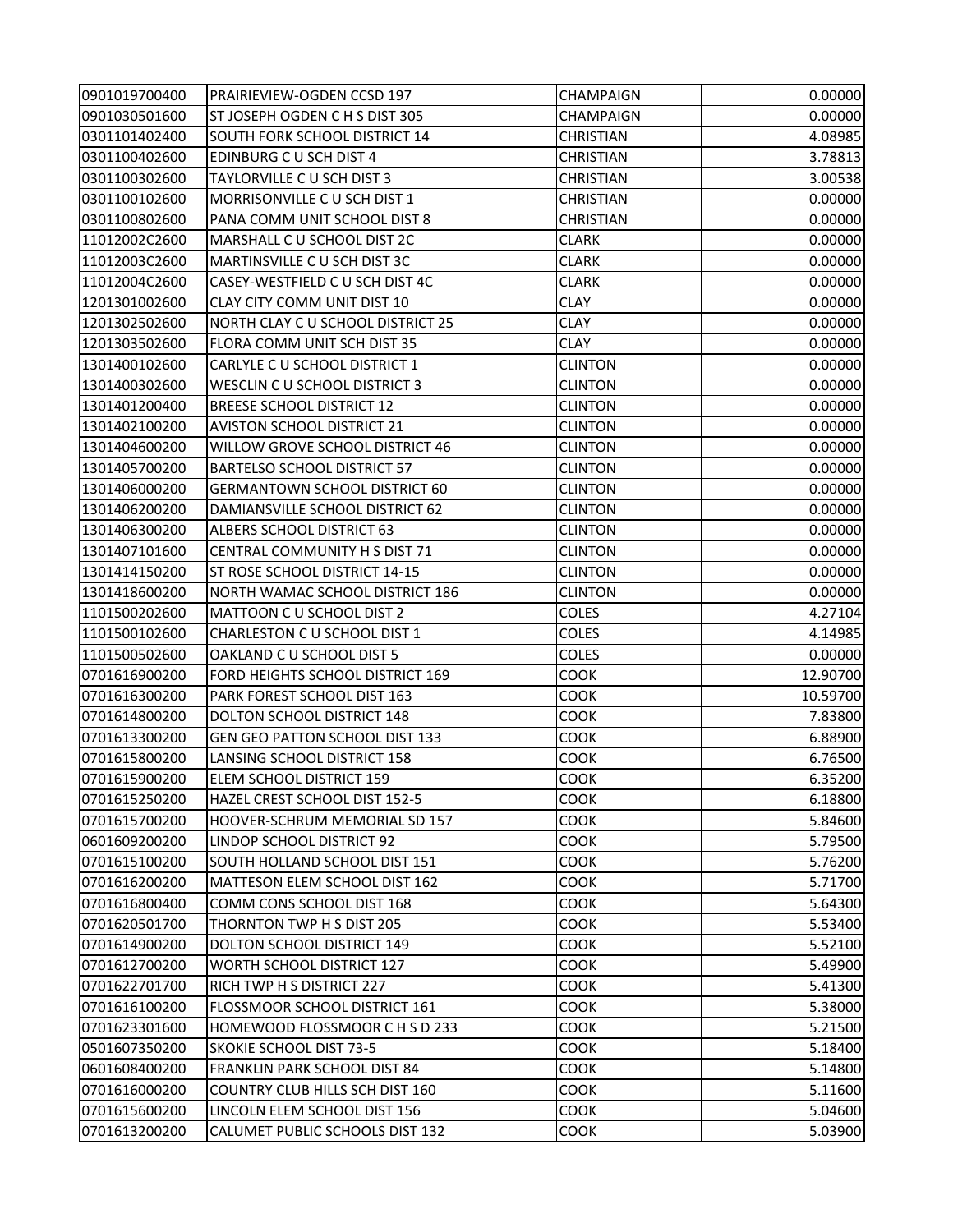| 0601608300200 | <b>MANNHEIM SCHOOL DIST 83</b>         | COOK | 5.02800 |
|---------------|----------------------------------------|------|---------|
| 0701616700200 | BROOKWOOD SCHOOL DIST 167              | COOK | 5.02100 |
| 0501606900200 | <b>SKOKIE SCHOOL DIST 69</b>           | COOK | 5.01000 |
| 0701610400200 | SUMMIT SCHOOL DIST 104                 | COOK | 4.99900 |
| 0701614600400 | TINLEY PARK COMM SCH DIST 146          | COOK | 4.98200 |
| 0601640102600 | ELMWOOD PARK C U SCH DIST 401          | COOK | 4.97000 |
| 0701615500200 | CALUMET CITY SCHOOL DISTRICT 155       | COOK | 4.89000 |
| 0701614700200 | W HARVEY-DIXMOOR PUB SCH DIST147       | COOK | 4.88900 |
| 0701610800200 | WILLOW SPRINGS SCHOOL DIST 108         | COOK | 4.84400 |
| 0701621501700 | THORNTON FRACTIONAL THSD 215           | соок | 4.83600 |
| 0601610300200 | LYONS SCHOOL DIST 103                  | COOK | 4.81400 |
| 0701612400200 | EVERGREEN PK ELEM SCH DIST 124         | COOK | 4.79500 |
| 0701617000200 | <b>CHICAGO HEIGHTS SCHOOL DIST 170</b> | COOK | 4.78600 |
| 0501602100400 | WHEELING C C SCHOOL DIST 21            | COOK | 4.74200 |
| 0701617100200 | <b>SUNNYBROOK SCHOOL DISTRICT 171</b>  | COOK | 4.73500 |
| 0701613000200 | COOK COUNTY SCHOOL DIST 130            | COOK | 4.72200 |
| 0701611700200 | NORTH PALOS SCHOOL DIST 117            | COOK | 4.68600 |
| 0601609600200 | RIVERSIDE SCHOOL DIST 96               | COOK | 4.64700 |
| 0701615300200 | <b>HOMEWOOD SCHOOL DISTRICT 153</b>    | COOK | 4.58400 |
| 0701614000200 | KIRBY SCHOOL DIST 140                  | COOK | 4.48800 |
| 0701612600200 | ALSIP-HAZLGRN-OAKLWN S DIST 126        | COOK | 4.41300 |
| 0701614400200 | PRAIRIE-HILLS ELEM SCH DIST 144        | COOK | 4.37300 |
| 0601608450200 | RHODES SCHOOL DIST 84-5                | COOK | 4.32800 |
| 0601609100200 | <b>FOREST PARK SCHOOL DIST 91</b>      | соок | 4.30900 |
| 0601609700200 | OAK PARK ELEM SCHOOL DIST 97           | COOK | 4.28100 |
| 0701615400200 | THORNTON SCHOOL DISTRICT 154           | COOK | 4.25200 |
| 0701619400200 | STEGER SCHOOL DISTRICT 194             | COOK | 4.25200 |
| 0701617200200 | SANDRIDGE SCHOOL DISTRICT 172          | COOK | 4.23700 |
| 0601610000200 | BERWYN SOUTH SCHOOL DISTRICT 100       | COOK | 4.19500 |
| 0701612300200 | OAK LAWN-HOMETOWN SCH DIST 123         | COOK | 4.16000 |
| 0701615450200 | <b>BURNHAM SCHOOL DISTRICT 154-5</b>   | COOK | 4.10800 |
| 0701615000200 | <b>SOUTH HOLLAND SCHOOL DIST 150</b>   | COOK | 4.08700 |
| 0701622801600 | <b>BREMEN COMM H S DISTRICT 228</b>    | соок | 4.04600 |
| 0601608700200 | <b>BERKELEY SCHOOL DIST 87</b>         | COOK | 4.03400 |
| 0701612500200 | <b>ATWOOD HEIGHTS DISTRICT 125</b>     | COOK | 4.00800 |
| 0701612750200 | <b>CHICAGO RIDGE SCHOOL DIST 127-5</b> | COOK | 4.00800 |
| 0701611100200 | <b>BURBANK SCHOOL DISTRICT 111</b>     | COOK | 3.99900 |
| 0501602600200 | <b>RIVER TRAILS SCHOOL DIST 26</b>     | COOK | 3.97800 |
| 0701623101600 | EVERGREEN PARK COMM HI SCH D 231       | COOK | 3.97300 |
| 0601609500200 | <b>BROOKFIELD SCHOOL DIST 95</b>       | COOK | 3.94500 |
| 0501606200400 | DES PLAINES C C SCH DIST 62            | COOK | 3.94000 |
| 0501606400400 | PARK RIDGE C C SCHOOL DIST 64          | COOK | 3.89000 |
| 0501605400400 | SCHAUMBURG C C SCHOOL DIST 54          | COOK | 3.84400 |
| 0701614500200 | <b>ARBOR PARK SCHOOL DISTRICT 145</b>  | COOK | 3.80500 |
| 0601608100200 | <b>SCHILLER PARK SCHOOL DIST 81</b>    | COOK | 3.79900 |
| 0701615200200 | HARVEY SCHOOL DISTRICT 152             | соок | 3.73600 |
| 0501607000200 | MORTON GROVE SCHOOL DIST 70            | COOK | 3.72200 |
| 0601608800200 | BELLWOOD SCHOOL DIST 88                | COOK | 3.63200 |
| 0501605700200 | MOUNT PROSPECT SCHOOL DIST 57          | COOK | 3.60600 |
| 0601609000200 | RIVER FOREST SCHOOL DIST 90            | COOK | 3.60500 |
| 0701621701600 | ARGO COMM H S DIST 217                 | COOK | 3.55800 |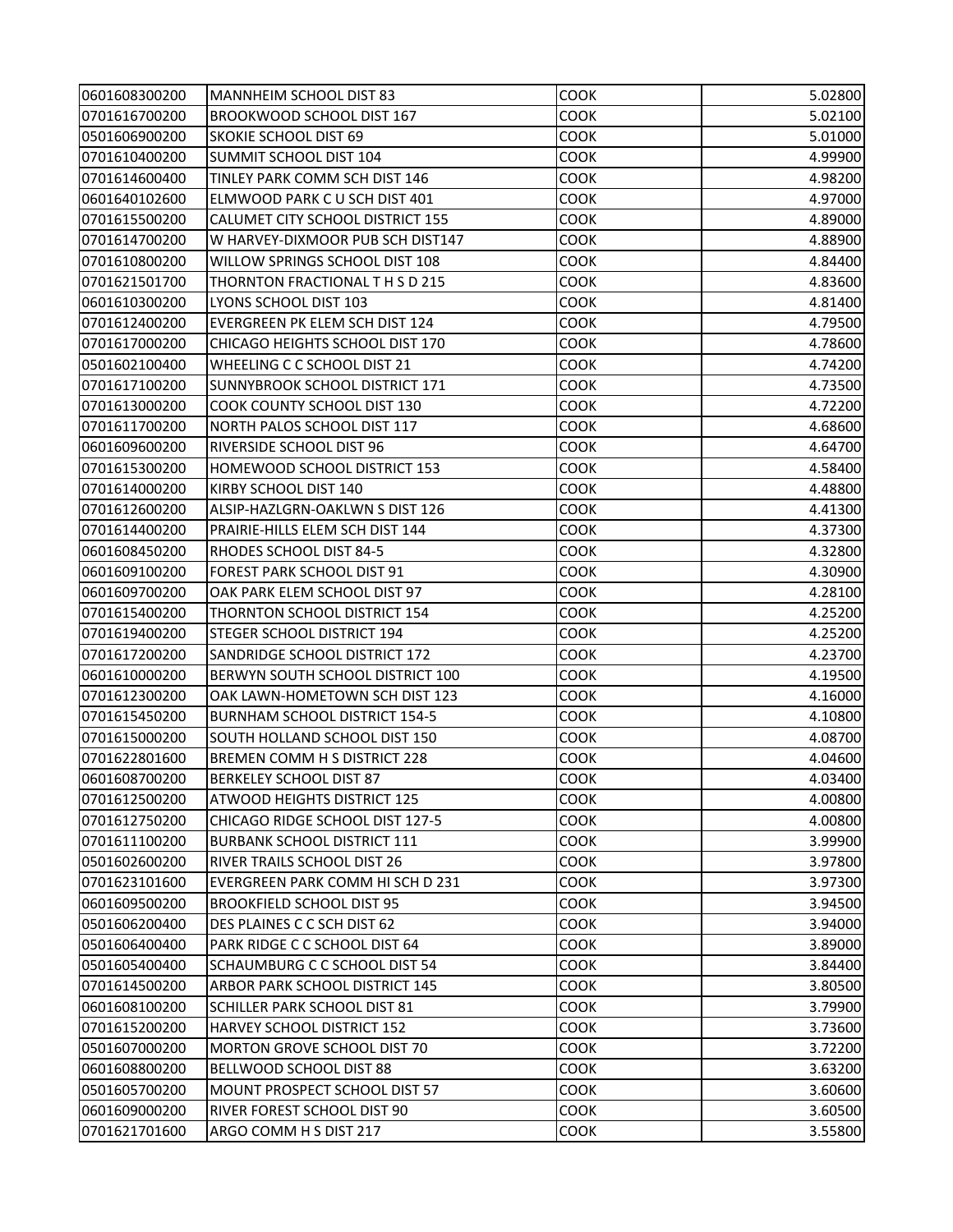| 0701621801600 | <b>COMMUNITY HIGH SCHOOL DIST 218</b> | COOK        | 3.49900 |
|---------------|---------------------------------------|-------------|---------|
| 0501606500400 | <b>EVANSTON C C SCHOOL DIST 65</b>    | COOK        | 3.47400 |
| 0501601500400 | PALATINE C C SCHOOL DIST 15           | COOK        | 3.45400 |
| 0601610200200 | LA GRANGE SCHOOL DIST 102             | COOK        | 3.44500 |
| 0701610900200 | INDIAN SPRINGS SCHOOL DIST 109        | COOK        | 3.43900 |
| 0501607300200 | <b>EAST PRAIRIE SCHOOL DIST 73</b>    | COOK        | 3.41600 |
| 0701620601700 | BLOOM TWP HIGH SCH DIST 206           | COOK        | 3.36300 |
| 0601610500200 | LA GRANGE SCHOOL DIST 105 (SOUTH)     | COOK        | 3.35900 |
| 0601609800200 | BERWYN NORTH SCHOOL DIST 98           | COOK        | 3.34600 |
| 0701614300200 | MIDLOTHIAN SCHOOL DIST 143            | COOK        | 3.31800 |
| 0501602300200 | PROSPECT HEIGHTS SCHOOL DIST 23       | COOK        | 3.25800 |
| 0501602500200 | ARLINGTON HEIGHTS SCH DIST 25         | COOK        | 3.25400 |
| 0501603800200 | KENILWORTH SCHOOL DIST 38             | COOK        | 3.21100 |
| 0701612200200 | RIDGELAND SCHOOL DISTRICT 122         | COOK        | 3.21100 |
| 0501621901700 | NILES TWP COMM HIGH SCH DIST 219      | COOK        | 3.20400 |
| 1501629902500 | CITY OF CHICAGO SCHOOL DIST 299       | COOK        | 3.20000 |
| 0501606300200 | <b>EAST MAINE SCHOOL DIST 63</b>      | COOK        | 3.16700 |
| 0601609900200 | <b>CICERO SCHOOL DISTRICT 99</b>      | COOK        | 3.15700 |
| 0601608550200 | RIVER GROVE SCHOOL DIST 85-5          | COOK        | 3.11300 |
| 0501607400200 | LINCOLNWOOD SCHOOL DIST 74            | COOK        | 3.09100 |
| 0701614200200 | FOREST RIDGE SCHOOL DIST 142          | COOK        | 3.06400 |
| 0601621201600 | LEYDEN COMM H S DIST 212              | COOK        | 3.05500 |
| 0501602700200 | NORTHBROOK ELEM SCHOOL DIST 27        | COOK        | 3.03100 |
| 0601620001300 | OAK PARK & RIVER FOREST DIST 200      | COOK        | 3.02500 |
| 0701613500200 | ORLAND SCHOOL DISTRICT 135            | COOK        | 2.97900 |
| 0601609250200 | WESTCHESTER SCHOOL DIST 92-5          | COOK        | 2.95000 |
| 0601609400200 | KOMAREK SCHOOL DIST 94                | COOK        | 2.93900 |
| 0501621101700 | TOWNSHIP H S DIST 211                 | COOK        | 2.92200 |
| 0501605900400 | COMM CONS SCH DIST 59                 | COOK        | 2.89800 |
| 0501603000200 | NORTHBROOK/GLENVIEW SCH DIST 30       | COOK        | 2.84800 |
| 0601610600200 | LAGRANGE HIGHLANDS SCH DIST 106       | <b>COOK</b> | 2.84100 |
| 0501602800200 | NORTHBROOK SCHOOL DIST 28             | COOK        | 2.82400 |
| 0501603900200 | WILMETTE SCHOOL DIST 39               | COOK        | 2.80200 |
| 0601608600200 | UNION RIDGE SCHOOL DIST 86            | COOK        | 2.79500 |
| 0501603500200 | <b>GLENCOE SCHOOL DIST 35</b>         | <b>COOK</b> | 2.77500 |
| 0601608900200 | MAYWOOD-MELROSE PARK-BROADVIEW-89     | COOK        | 2.75000 |
| 0501603600200 | WINNETKA SCHOOL DIST 36               | соок        | 2.68100 |
| 0601610100200 | WESTERN SPRINGS SCHOOL DIST 101       | соок        | 2.67900 |
| 0501602900200 | SUNSET RIDGE SCHOOL DIST 29           | COOK        | 2.64900 |
| 0701622901600 | OAK LAWN COMM H S DIST 229            | COOK        | 2.62400 |
| 0701622001700 | <b>REAVIS TWP H S DIST 220</b>        | COOK        | 2.60000 |
| 0501606800200 | <b>SKOKIE SCHOOL DIST 68</b>          | соок        | 2.59500 |
| 0701614350200 | POSEN-ROBBINS EL SCH DIST 143-5       | COOK        | 2.58200 |
| 0501606700200 | GOLF ELEM SCHOOL DIST 67              | COOK        | 2.57200 |
| 0501603100200 | WEST NORTHFIELD SCHOOL DIST 31        | COOK        | 2.56200 |
| 0501603400400 | GLENVIEW C C SCHOOL DIST 34           | COOK        | 2.55400 |
| 0501621401700 | TOWNSHIP HIGH SCHOOL DIST 214         | COOK        | 2.52300 |
| 0501603700200 | AVOCA SCHOOL DIST 37                  | COOK        | 2.51400 |
| 0701612800200 | PALOS HEIGHTS SCHOOL DIST 128         | COOK        | 2.50800 |
| 0701611800400 | PALOS COMM CONS SCHOOL DIST 118       | COOK        | 2.49600 |
| 0501620701700 | MAINE TOWNSHIP H S DIST 207           | COOK        | 2.49500 |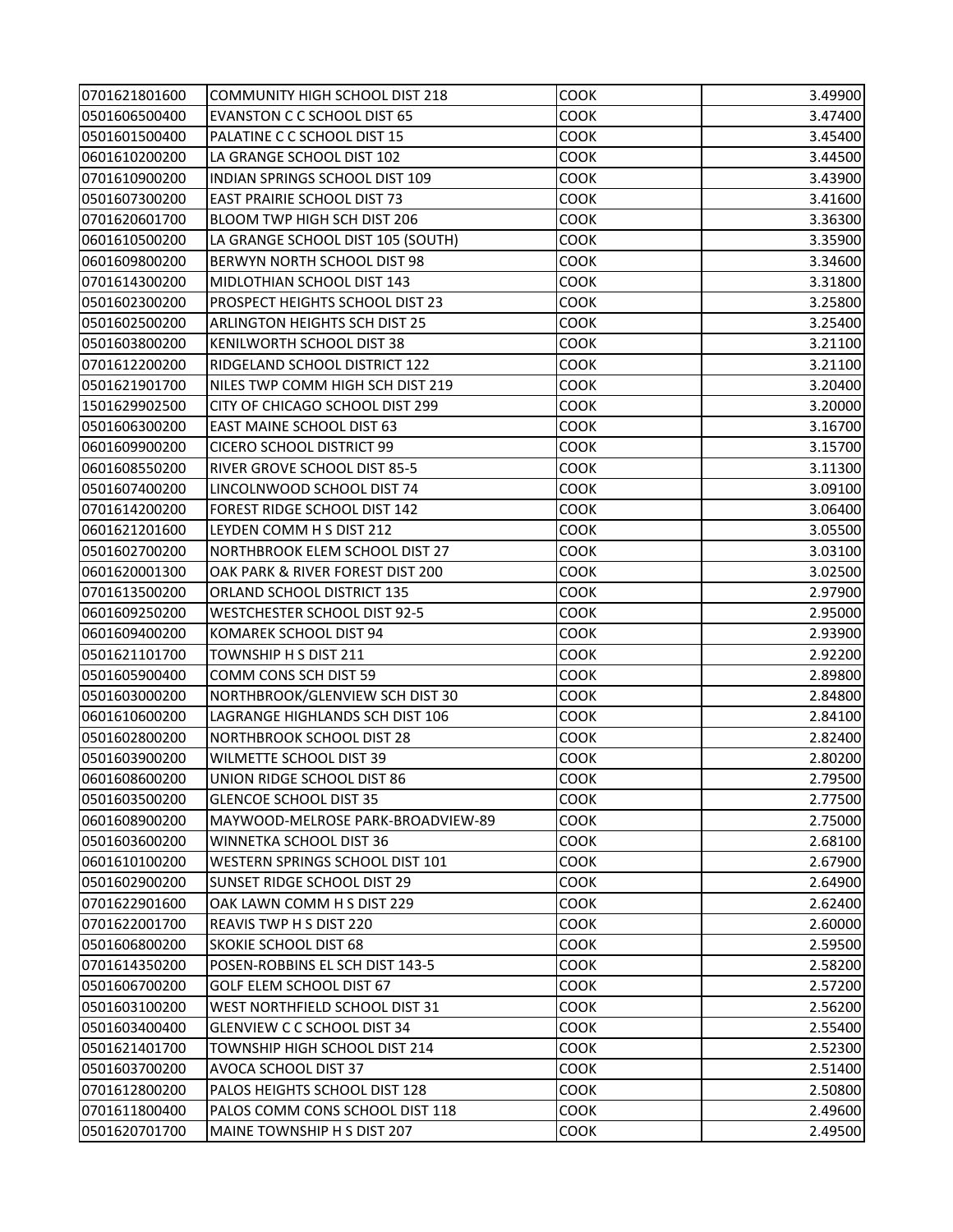| 0601620901700 | PROVISO TWP H S DIST 209               | COOK           | 2.41900 |
|---------------|----------------------------------------|----------------|---------|
| 0601607900200 | PENNOYER SCHOOL DIST 79                | COOK           | 2.36900 |
| 0601609300200 | HILLSIDE SCHOOL DIST 93                | COOK           | 2.28200 |
| 0501607200200 | <b>SKOKIE FAIRVIEW SCHOOL DIST 72</b>  | COOK           | 2.27800 |
| 0601620801700 | RIVERSIDE BROOKFIELD TWP DIST 208      | COOK           | 2.27700 |
| 0501620201700 | EVANSTON TWP H S DIST 202              | COOK           | 2.24100 |
| 0601623401600 | RIDGEWOOD COMM H S DIST 234            | COOK           | 2.23600 |
| 0701623001300 | <b>CONS HIGH SCHOOL DISTRICT 230</b>   | COOK           | 2.22500 |
| 0601608000200 | NORRIDGE SCHOOL DIST 80                | COOK           | 2.21900 |
| 0601620101700 | J S MORTON H S DISTRICT 201            | соок           | 2.21800 |
| 0701611000200 | <b>CENTRAL STICKNEY SCH DIST 110</b>   | COOK           | 2.11200 |
| 0501607100200 | NILES ELEM SCHOOL DIST 71              | COOK           | 1.94700 |
| 0501622501700 | NORTHFIELD TWP HIGH SCH DIST 225       | COOK           | 1.93700 |
| 0601610700200 | PLEASANTDALE SCHOOL DIST 107           | COOK           | 1.93100 |
| 0601620401700 | LYONS TWP H S DIST 204                 | COOK           | 1.92800 |
| 0501620301700 | NEW TRIER TWP H S DIST 203             | COOK           | 1.81000 |
| 07016113A0200 | LEMONT-BROMBEREK CSD 113A              | COOK           | 1.71700 |
| 0701621001700 | LEMONT TWP H S DIST 210                | COOK           | 1.61300 |
| 0601607800200 | ROSEMONT ELEM SCHOOL DIST 78           | соок           | 1.54800 |
| 1201700102600 | HUTSONVILLE C U SCHOOL DIST 1          | CRAWFORD       | 0.00000 |
| 1201700202600 | ROBINSON C U SCHOOL DIST 2             | CRAWFORD       | 0.00000 |
| 1201700302600 | PALESTINE C U SCHOOL DIST 3            | CRAWFORD       | 0.00000 |
| 1201700402600 | OBLONG C U SCHOOL DIST 4               | CRAWFORD       | 0.00000 |
| 1101800302600 | NEOGA COMM UNIT SCHOOL DIST 3          | CUMBERLAND     | 3.25504 |
| 1101807702600 | <b>CUMBERLAND C U SCHOOL DIST 77</b>   | CUMBERLAND     | 0.00000 |
| 1601942802600 | DEKALB COMM UNIT SCH DIST 428          | <b>DEKALB</b>  | 7.00055 |
| 1601942702600 | SYCAMORE C U SCHOOL DIST 427           | DEKALB         | 5.27264 |
| 1601942502600 | <b>INDIAN CREEK COMM UNIT DIST 425</b> | <b>DEKALB</b>  | 5.15489 |
| 1601942902600 | HINCKLEY BIG ROCK C U S D 429          | <b>DEKALB</b>  | 5.03976 |
| 1601943002600 | SANDWICH C U SCHOOL DIST 430           | DEKALB         | 4.96066 |
| 1601942402600 | <b>GENOA KINGSTON C U S DIST 424</b>   | <b>DEKALB</b>  | 4.75586 |
| 1601942602600 | HIAWATHA C U SCHOOL DIST 426           | <b>DEKALB</b>  | 0.00000 |
| 1601943202600 | SOMONAUK C U SCHOOL DIST 432           | <b>DEKALB</b>  | 0.00000 |
| 1702001502600 | CLINTON C U SCHOOL DIST 15             | <b>DEWITT</b>  | 0.00000 |
| 1702001802600 | BLUE RIDGE COMM UNIT SCH DIST 18       | <b>DEWITT</b>  | 0.00000 |
| 1102130102600 | TUSCOLA C U SCHOOL DIST 301            | <b>DOUGLAS</b> | 0.00000 |
| 1102130202600 | VILLA GROVE C U SCH DIST 302           | <b>DOUGLAS</b> | 0.00000 |
| 1102130602600 | ARCOLA C U SCHOOL DISTRICT 306         | <b>DOUGLAS</b> | 0.00000 |
| 1902201500200 | <b>MARQUARDT SCHOOL DISTRICT 15</b>    | <b>DUPAGE</b>  | 5.68540 |
| 1902201600200 | QUEEN BEE SCHOOL DISTRICT 16           | <b>DUPAGE</b>  | 5.42760 |
| 1902220302600 | NAPERVILLE C U DIST 203                | <b>DUPAGE</b>  | 5.00620 |
| 1902220402600 | INDIAN PRAIRIE C U SCH DIST 204        | <b>DUPAGE</b>  | 4.98540 |
| 1902220202600 | LISLE C U SCH DIST 202                 | <b>DUPAGE</b>  | 4.75740 |
| 1902203300200 | WEST CHICAGO SCHOOL DIST 33            | <b>DUPAGE</b>  | 4.65260 |
| 1902209300400 | COMMUNITY CONSOLIDATED S D 93          | <b>DUPAGE</b>  | 4.55510 |
| 1902206800200 | WOODRIDGE SCHOOL DIST 68               | <b>DUPAGE</b>  | 4.53640 |
| 1902220102600 | WESTMONT CU SCHOOL DIST 201            | <b>DUPAGE</b>  | 4.43040 |
| 1902220002600 | COMMUNITY UNIT SCHOOL DIST 200         | <b>DUPAGE</b>  | 4.32220 |
| 1902202500200 | <b>BENJAMIN SCHOOL DISTRICT 25</b>     | <b>DUPAGE</b>  | 4.31860 |
| 1902220502600 | <b>ELMHURST SCHOOL DIST 205</b>        | <b>DUPAGE</b>  | 4.10960 |
| 1902200200200 | BENSENVILLE SCHOOL DISTRICT 2          | <b>DUPAGE</b>  | 4.04940 |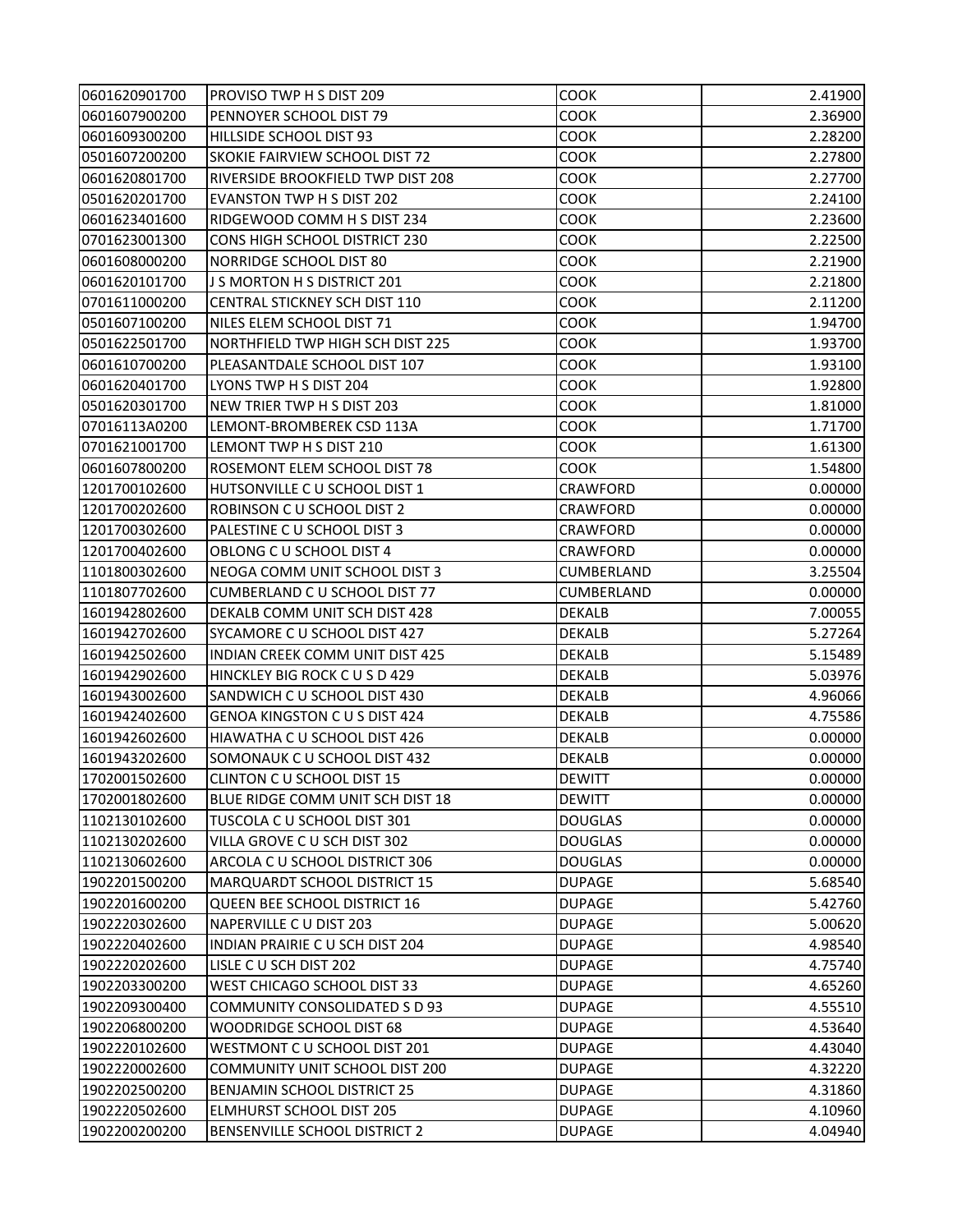| 1902204400200 | LOMBARD SCHOOL DISTRICT 44              | <b>DUPAGE</b>    | 3.85860 |
|---------------|-----------------------------------------|------------------|---------|
| 1902202000200 | KEENEYVILLE SCHOOL DISTRICT 20          | <b>DUPAGE</b>    | 3.69410 |
| 1902201200200 | ROSELLE SCHOOL DISTRICT 12              | <b>DUPAGE</b>    | 3.36990 |
| 1902204500200 | VILLA PARK SCHOOL DIST 45               | <b>DUPAGE</b>    | 3.33640 |
| 1902204100200 | <b>GLEN ELLYN SCHOOL DISTRICT 41</b>    | <b>DUPAGE</b>    | 3.31230 |
| 1902203400200 | WINFIELD SCHOOL DISTRICT 34             | <b>DUPAGE</b>    | 3.11890 |
| 1902206100200 | DARIEN SCHOOL DIST 61                   | <b>DUPAGE</b>    | 2.99910 |
| 1902208900400 | GLEN ELLYN C C SCHOOL DIST 89           | <b>DUPAGE</b>    | 2.98490 |
| 1902201300200 | BLOOMINGDALE SCHOOL DISTRICT 13         | <b>DUPAGE</b>    | 2.94120 |
| 1902206000200 | <b>MAERCKER SCHOOL DISTRICT 60</b>      | <b>DUPAGE</b>    | 2.70850 |
| 1902206300200 | CASS SCHOOL DIST 63                     | <b>DUPAGE</b>    | 2.69770 |
| 1902218000400 | COMMUNITY CONS SCH DIST 180             | <b>DUPAGE</b>    | 2.66610 |
| 1902201100200 | MEDINAH SCHOOL DISTRICT 11              | <b>DUPAGE</b>    | 2.58810 |
| 1902200400200 | ADDISON SCHOOL DIST 4                   | <b>DUPAGE</b>    | 2.42590 |
| 1902218100400 | HINSDALE C C SCHOOL DIST 181            | <b>DUPAGE</b>    | 2.28990 |
| 1902200700200 | WOOD DALE SCHOOL DISTRICT 7             | <b>DUPAGE</b>    | 2.26460 |
| 1902208701700 | <b>GLENBARD TWP H S DIST 87</b>         | <b>DUPAGE</b>    | 2.26370 |
| 1902206600200 | <b>CENTER CASS SCHOOL DIST 66</b>       | <b>DUPAGE</b>    | 2.25060 |
| 1902209401600 | <b>COMMUNITY HIGH SCH DISTRICT 94</b>   | <b>DUPAGE</b>    | 2.13140 |
| 1902201000200 | <b>ITASCA SCHOOL DIST 10</b>            | <b>DUPAGE</b>    | 2.10510 |
| 1902210801600 | LAKE PARK COMM H S DIST 108             | <b>DUPAGE</b>    | 2.06030 |
| 1902210001600 | FENTON COMM H S DIST 100                | <b>DUPAGE</b>    | 2.02530 |
| 1902205800200 | DOWNERS GROVE GRADE SCH DIST 58         | <b>DUPAGE</b>    | 1.99730 |
| 1902208801600 | DU PAGE HIGH SCHOOL DIST 88             | <b>DUPAGE</b>    | 1.86890 |
| 1902209901600 | <b>COMMUNITY HIGH SCHOOL DIST 99</b>    | <b>DUPAGE</b>    | 1.73050 |
| 1902206200200 | <b>GOWER SCHOOL DIST 62</b>             | <b>DUPAGE</b>    | 1.64410 |
| 1902208601700 | HINSDALE TWP H S DIST 86                | <b>DUPAGE</b>    | 1.43000 |
| 1902204800200 | SALT CREEK SCHOOL DIST 48               | <b>DUPAGE</b>    | 1.38620 |
| 1902205300200 | <b>BUTLER SCHOOL DISTRICT 53</b>        | <b>DUPAGE</b>    | 1.12180 |
| 1102300102600 | SHILOH COMM UNIT SCH DIST 1             | <b>EDGAR</b>     | 0.00000 |
| 1102300302600 | KANSAS COMM UNIT SCHOOL DIST 3          | <b>EDGAR</b>     | 0.00000 |
| 1102300402600 | PARIS COMM UNIT SCHOOL DIST 4           | <b>EDGAR</b>     | 0.00000 |
| 1102300602600 | EDGAR COUNTY C U DIST 6                 | <b>EDGAR</b>     | 0.00000 |
| 1102309502500 | PARIS-UNION SCHOOL DIST 95              | <b>EDGAR</b>     | 0.00000 |
| 2002400102600 | EDWARDS COUNTY C U SCH DIST 1           | <b>EDWARDS</b>   | 0.00000 |
| 0302501002600 | ALTAMONT COMM UNIT SCH DIST 10          | <b>EFFINGHAM</b> | 0.00000 |
| 0302502002600 | BEECHER CITY C U SCHOOL DIST 20         | EFFINGHAM        | 0.00000 |
| 0302503002600 | DIETERICH COMM UNIT SCH DIST 30         | <b>EFFINGHAM</b> | 0.00000 |
| 0302504002600 | EFFINGHAM COMM UNIT SCH DIST 40         | <b>EFFINGHAM</b> | 0.00000 |
| 0302505002600 | TEUTOPOLIS C U SCHOOL DIST 50           | <b>EFFINGHAM</b> | 0.00000 |
| 0302620102600 | BROWNSTOWN C U SCH DIST 201             | <b>FAYETTE</b>   | 0.00000 |
| 0302620202600 | ST ELMO C U SCHOOL DIST 202             | <b>FAYETTE</b>   | 0.00000 |
| 0302620302600 | VANDALIA C U SCH DIST 203               | <b>FAYETTE</b>   | 0.00000 |
| 0302620402600 | RAMSEY COMM UNIT SCH DIST 204           | FAYETTE          | 0.00000 |
| 0902700502600 | <b>GIBSON CITY-MELVIN-SIBLEY CUSD 5</b> | <b>FORD</b>      | 0.00000 |
| 0902701002600 | PAXTON-BUCKLEY-LODA CU DIST 10          | <b>FORD</b>      | 0.00000 |
| 2102819602600 | SESSER-VALIER COMM UNIT S D 196         | <b>FRANKLIN</b>  | 3.68360 |
| 2102809902600 | <b>CHRISTOPHER UNIT 99</b>              | <b>FRANKLIN</b>  | 3.55300 |
| 2102811500400 | EWING NORTHERN C C DISTRICT 115         | <b>FRANKLIN</b>  | 3.14210 |
| 2102818802600 | ZEIGLER-ROYALTON C U S DIST 188         | <b>FRANKLIN</b>  | 3.11180 |
| 2102809100400 | AKIN COMM CONS SCHOOL DIST 91           | <b>FRANKLIN</b>  | 2.70440 |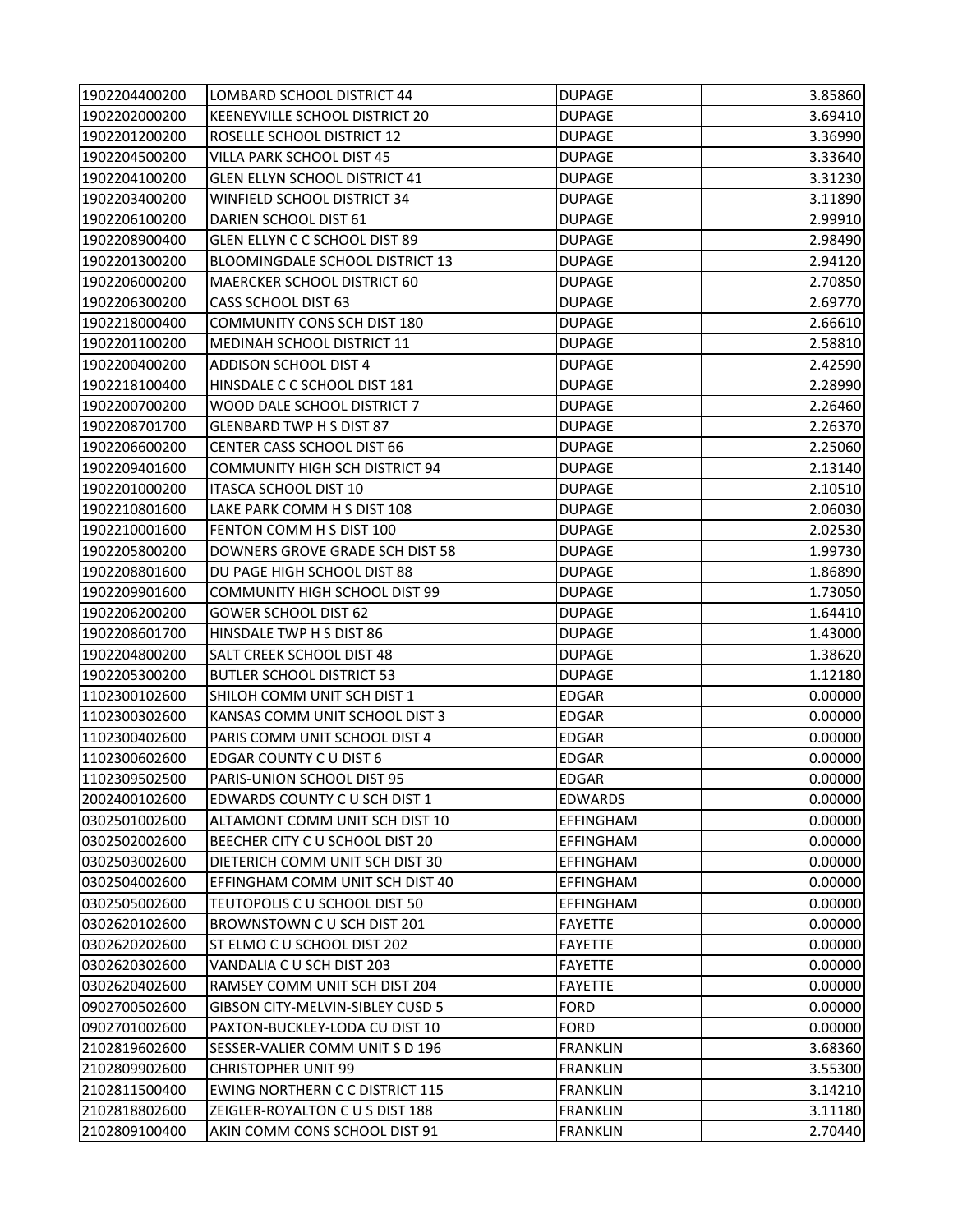| 2102816802600 | FRANKFORT COMM UNIT SCH DIST 168        | <b>FRANKLIN</b>  | 2.65830 |
|---------------|-----------------------------------------|------------------|---------|
| 2102804700400 | BENTON COMM CONS SCH DIST 47            | <b>FRANKLIN</b>  | 2.35060 |
| 2102810301300 | BENTON CONS HIGH SCHOOL DIST 103        | <b>FRANKLIN</b>  | 2.10530 |
| 2102817402600 | <b>THOMPSONVILLE CUSD 174</b>           | <b>FRANKLIN</b>  | 0.00000 |
| 2602900102600 | ASTORIA COMM UNIT SCH DIST 1            | <b>FULTON</b>    | 0.00000 |
| 2602900202600 | VIT COMM UNIT SCH DISTRICT 2            | <b>FULTON</b>    | 0.00000 |
| 2602900302600 | COMM UNIT SCH DIST 3 FULTON CTY         | <b>FULTON</b>    | 0.00000 |
| 2602900402600 | SPOON RIVER VALLEY C U S DIST 4         | <b>FULTON</b>    | 0.00000 |
| 2602906602500 | <b>CANTON UNION SCHOOL DIST 66</b>      | <b>FULTON</b>    | 0.00000 |
| 2602909702600 | LEWISTOWN SCHOOL DIST 97                | <b>FULTON</b>    | 0.00000 |
| 2003000702600 | <b>GALLATIN C U SCHOOL DISTRICT 7</b>   | <b>GALLATIN</b>  | 0.00000 |
| 4003101002600 | GREENFIELD C U SCHOOL DIST 10           | <b>GREENE</b>    | 4.65186 |
| 4003100102600 | CARROLLTON C U SCHOOL DIST 1            | <b>GREENE</b>    | 3.08345 |
| 4003100302600 | NORTH GREENE UNIT SCHOOL DIST 3         | GREENE           | 0.00000 |
| 2403200102600 | COAL CITY C U SCHOOL DISTRICT 1         | <b>GRUNDY</b>    | 0.00000 |
| 24032002C0200 | MAZON-VERONA-KINSMAN ESD 2C             | <b>GRUNDY</b>    | 0.00000 |
| 24032024C0400 | NETTLE CREEK C C SCH DIST 24C           | <b>GRUNDY</b>    | 0.00000 |
| 2403205400200 | <b>MORRIS SCHOOL DISTRICT 54</b>        | <b>GRUNDY</b>    | 0.00000 |
| 24032060C0400 | SARATOGA COMM CONS S DIST 60C           | <b>GRUNDY</b>    | 0.00000 |
| 24032072C0400 | GARDNER COMM CONS SCH DIST 72C          | <b>GRUNDY</b>    | 0.00000 |
| 2403207301700 | <b>GARDNER S WILMINGTON THS DIST 73</b> | <b>GRUNDY</b>    | 0.00000 |
| 2403207400300 | SOUTH WILMINGTON CONS SCH DIST 74       | <b>GRUNDY</b>    | 0.00000 |
| 2403207500200 | <b>BRACEVILLE SCHOOL DIST 75</b>        | <b>GRUNDY</b>    | 0.00000 |
| 2403210101600 | MORRIS COMM HIGH SCH DIST 101           | <b>GRUNDY</b>    | 0.00000 |
| 2403211101600 | MINOOKA COMM H S DISTRICT 111           | <b>GRUNDY</b>    | 0.00000 |
| 2403220100400 | MINOOKA COMM CONS S DIST 201            | <b>GRUNDY</b>    | 0.00000 |
| 2003301002600 | HAMILTON CO C U SCHOOL DIST 10          | <b>HAMILTON</b>  | 0.00000 |
| 2603430701600 | ILLINI WEST H S DIST 307                | <b>HANCOCK</b>   | 0.00000 |
| 2603431602600 | WARSAW COMM UNIT SCH DISTRICT 316       | <b>HANCOCK</b>   | 0.00000 |
| 2603431700400 | CARTHAGE ESD 317                        | <b>HANCOCK</b>   | 0.00000 |
| 2603432502600 | NAUVOO-COLUSA C U S DIST 325            | <b>HANCOCK</b>   | 0.00000 |
| 2603432700400 | DALLAS ESD 327                          | <b>HANCOCK</b>   | 0.00000 |
| 2603432802400 | HAMILTON C C SCHOOL DIST 328            | <b>HANCOCK</b>   | 0.00000 |
| 2603433702600 | SOUTHEASTERN C U SCH DIST 337           | <b>HANCOCK</b>   | 0.00000 |
| 2603434700400 | LA HARPE CUSD 347                       | <b>HANCOCK</b>   | 0.00000 |
| 2003500102600 | <b>HARDIN CO COMM UNIT DIST 1</b>       | <b>HARDIN</b>    | 0.00000 |
| 3303623502600 | <b>WEST CENTRAL</b>                     | <b>HENDERSON</b> | 0.00000 |
| 2803719000200 | <b>COLONA SCHOOL DISTRICT 190</b>       | <b>HENRY</b>     | 0.00000 |
| 2803722302600 | ORION COMM UNIT SCHOOL DIST 223         | <b>HENRY</b>     | 0.00000 |
| 2803722402600 | GALVA COMM UNIT SCH DIST 224            | <b>HENRY</b>     | 0.00000 |
| 2803722502600 | ALWOOD COMM UNIT SCH DIST 225           | <b>HENRY</b>     | 0.00000 |
| 2803722602600 | ANNAWAN COMM UNIT SCH DIST 226          | <b>HENRY</b>     | 0.00000 |
| 2803722702600 | CAMBRIDGE C U SCH DIST 227              | <b>HENRY</b>     | 0.00000 |
| 2803722802600 | GENESEO COMM UNIT SCH DIST 228          | <b>HENRY</b>     | 0.00000 |
| 2803722902600 | KEWANEE COMM UNIT SCH DIST 229          | <b>HENRY</b>     | 0.00000 |
| 2803723002600 | WETHERSFIELD C U SCH DIST 230           | <b>HENRY</b>     | 0.00000 |
| 3203800302600 | DONOVAN COMM UNIT SCHOOL DIST 3         | <b>IROQUOIS</b>  | 0.00000 |
| 3203800402600 | CENTRAL COMM UNIT SCHOOL DIST 4         | <b>IROQUOIS</b>  | 0.00000 |
| 3203800602600 | CISSNA PARK COMM UNIT SCH DIST 6        | <b>IROQUOIS</b>  | 0.00000 |
| 3203800902600 | IROQUOIS CO C U SCHOOL DIST 9           | <b>IROQUOIS</b>  | 0.00000 |
| 3203801002600 | IROQUOIS WEST C U S DIST 10             | <b>IROQUOIS</b>  | 0.00000 |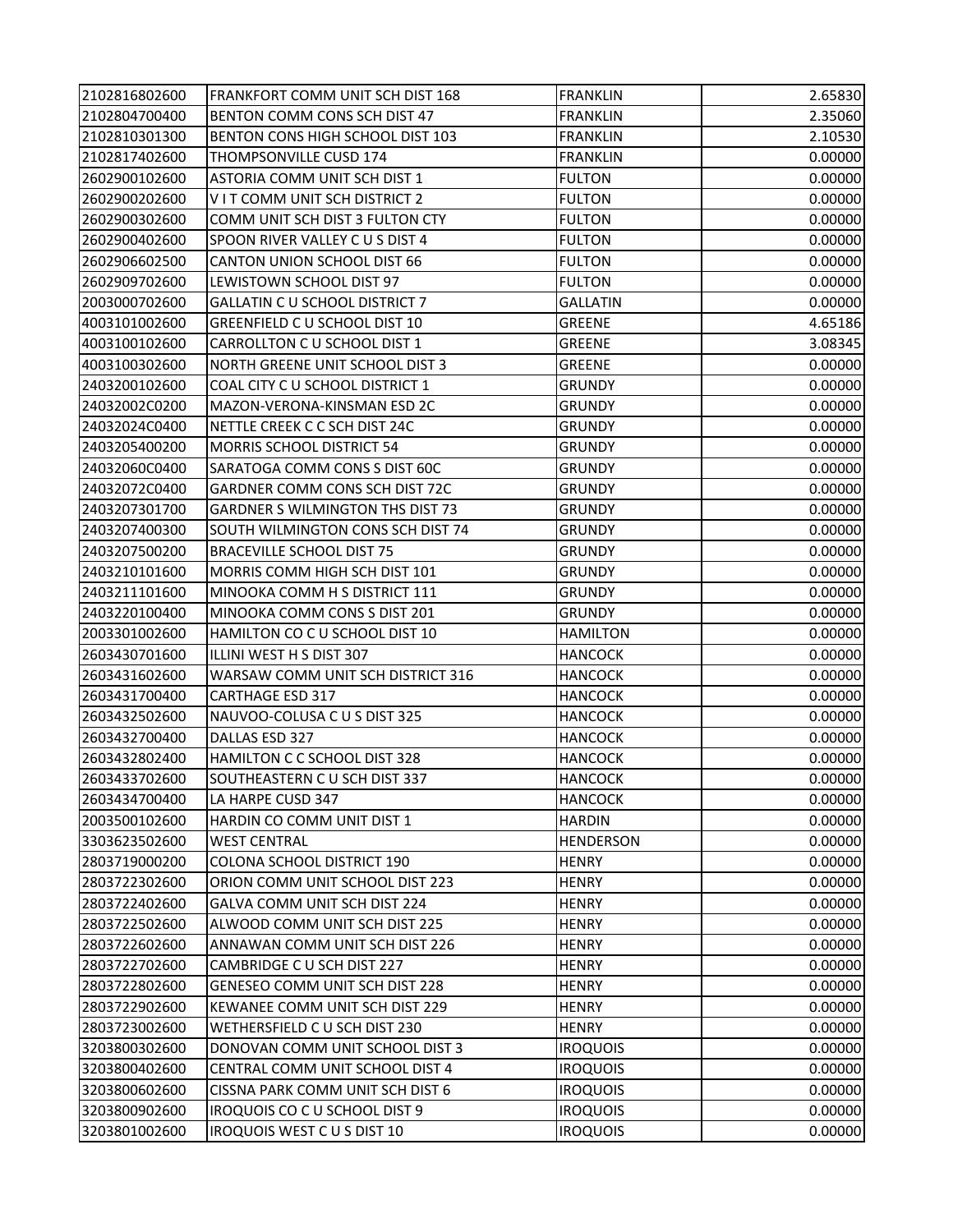| 3203812402600 | MILFORD AREA PUBLIC SCHL DIST 124    | <b>IROQUOIS</b>   | 0.00000 |
|---------------|--------------------------------------|-------------------|---------|
| 3203824902600 | <b>CRESCENT-IROQUOIS</b>             | <b>IROQUOIS</b>   | 0.00000 |
| 3003918602600 | MURPHYSBORO C U SCH DIST 186         | <b>JACKSON</b>    | 4.48371 |
| 3003908600300 | DESOTO CONS SCHOOL DISTRICT 86       | <b>JACKSON</b>    | 4.09885 |
| 3003909500200 | CARBONDALE ELEM SCH DIST 95          | <b>JACKSON</b>    | 3.75903 |
| 3003919602600 | ELVERADO C U SCHOOL DIST 196         | <b>JACKSON</b>    | 3.21052 |
| 3003913000400 | GIANT CITY C C SCHOOL DIST 130       | <b>JACKSON</b>    | 2.79833 |
| 3003914000400 | UNITY POINT C C SCHOOL DIST 140      | <b>JACKSON</b>    | 2.48848 |
| 3003916501600 | CARBONDALE COMM H S DISTRICT 165     | <b>JACKSON</b>    | 2.26378 |
| 3003917602600 | TRICO COMM UNIT SCH DISTRICT 176     | <b>JACKSON</b>    | 0.00000 |
| 1204000102600 | JASPER COUNTY COMM UNIT DIST 1       | <b>JASPER</b>     | 0.00000 |
| 1304120902700 | WOODLAWN UNIT DIST 209 - Unit        | <b>JEFFERSON</b>  | 5.08010 |
| 1304100102600 | WALTONVILLE C U SCHOOL DIST 1        | <b>JEFFERSON</b>  | 4.51183 |
| 1304131802700 | BLUFORD UNIT DIST 318 - Unit         | <b>JEFFERSON</b>  | 4.14107 |
| 1304120902700 | WOODLAWN UNIT DIST 209 - Elementary  | <b>JEFFERSON</b>  | 3.51809 |
| 1304108000200 | MOUNT VERNON SCHOOL DIST 80          | <b>JEFFERSON</b>  | 3.19131 |
| 1304100600400 | <b>GRAND PRAIRIE C C SCH DIST 6</b>  | <b>JEFFERSON</b>  | 2.84578 |
| 1304117800400 | SPRING GARDEN CONS SCHL DIST 178     | <b>JEFFERSON</b>  | 2.77935 |
| 1304107900200 | SUMMERSVILLE SCHOOL DIST 79          | <b>JEFFERSON</b>  | 2.75292 |
| 1304108200200 | BETHEL SCHOOL DISTRICT 82            | <b>JEFFERSON</b>  | 2.63321 |
| 1304131802700 | BLUFORD UNIT DIST 318 - Elementary   | <b>JEFFERSON</b>  | 2.57218 |
| 1304100500400 | OPDYKE-BELLE-RIVE CC SCH DIST 5      | <b>JEFFERSON</b>  | 2.54142 |
| 1304120902700 | WOODLAWN UNIT DIST 209 - High School | <b>JEFFERSON</b>  | 2.19364 |
| 1304120101700 | MT VERNON TWP H S DIST 201           | <b>JEFFERSON</b>  | 2.06919 |
| 1304101200400 | MCCLELLAN C C SCHOOL DIST 12         | <b>JEFFERSON</b>  | 1.94463 |
| 1304100300400 | FIELD COMM CONS SCHOOL DIST 3        | <b>JEFFERSON</b>  | 1.85180 |
| 1304131802700 | BLUFORD UNIT DIST 318 - High School  | <b>JEFFERSON</b>  | 1.77538 |
| 1304100200400 | ROME COMM CONS SCHOOL DIST 2         | <b>JEFFERSON</b>  | 1.72583 |
| 1304109900400 | FARRINGTON C C SCHOOL DIST 99        | <b>JEFFERSON</b>  | 1.58792 |
| 4004210002600 | JERSEY CU SCH DIST 100               | <b>JERSEY</b>     | 0.00000 |
| 0804320502600 | WARREN COMM UNIT SCHOOL DIST 205     | <b>JO DAVIESS</b> | 5.39919 |
| 0804320602600 | STOCKTON C U SCHOOL DIST 206         | <b>JO DAVIESS</b> | 5.27530 |
| 0804312002200 | GALENA UNIT SCHOOL DIST 120          | <b>JO DAVIESS</b> | 4.91970 |
| 0804321102600 | SCALES MOUND C U SCH DISTRICT 211    | <b>JO DAVIESS</b> | 4.40584 |
| 0804311902200 | EAST DUBUQUE UNIT SCH DIST 119       | <b>JO DAVIESS</b> | 4.24058 |
| 0804321002600 | RIVER RIDGE C U SCH DIST 210         | <b>JO DAVIESS</b> | 4.22645 |
| 2104400102600 | <b>GOREVILLE COMM UNIT DIST 1</b>    | <b>JOHNSON</b>    | 0.00000 |
| 2104403200300 | NEW SIMPSON HILL CONS DIST 32        | <b>JOHNSON</b>    | 0.00000 |
| 2104404300300 | <b>BUNCOMBE CONS SCHOOL DIST 43</b>  | <b>JOHNSON</b>    | 0.00000 |
| 2104405500200 | <b>VIENNA SCHOOL DIST 55</b>         | <b>JOHNSON</b>    | 0.00000 |
| 2104406400200 | <b>CYPRESS SCHOOL DIST 64</b>        | <b>JOHNSON</b>    | 0.00000 |
| 2104413301700 | VIENNA H S DISTRICT 133              | <b>JOHNSON</b>    | 0.00000 |
| 3104530102600 | CENTRAL COMM UNIT SCH DIST 301       | <b>KANE</b>       | 5.81182 |
| 3104504602200 | <b>SCHOOL DISTRICT 46</b>            | <b>KANE</b>       | 5.72500 |
| 3104530202600 | KANELAND C U SCHOOL DIST 302         | <b>KANE</b>       | 5.64266 |
| 3104510102200 | BATAVIA UNIT SCHOOL DIST 101         | KANE              | 5.38321 |
| 3104530302600 | ST CHARLES C U SCHOOL DIST 303       | <b>KANE</b>       | 5.13521 |
| 3104512902200 | AURORA WEST UNIT SCHOOL DIST 129     | <b>KANE</b>       | 5.07304 |
| 3104530002600 | COMM UNIT SCH DIST 300               | <b>KANE</b>       | 5.04681 |
| 3104530402600 | GENEVA COMM UNIT SCH DIST 304        | <b>KANE</b>       | 4.98207 |
| 3104513102200 | AURORA EAST UNIT SCHOOL DIST 131     | <b>KANE</b>       | 4.35744 |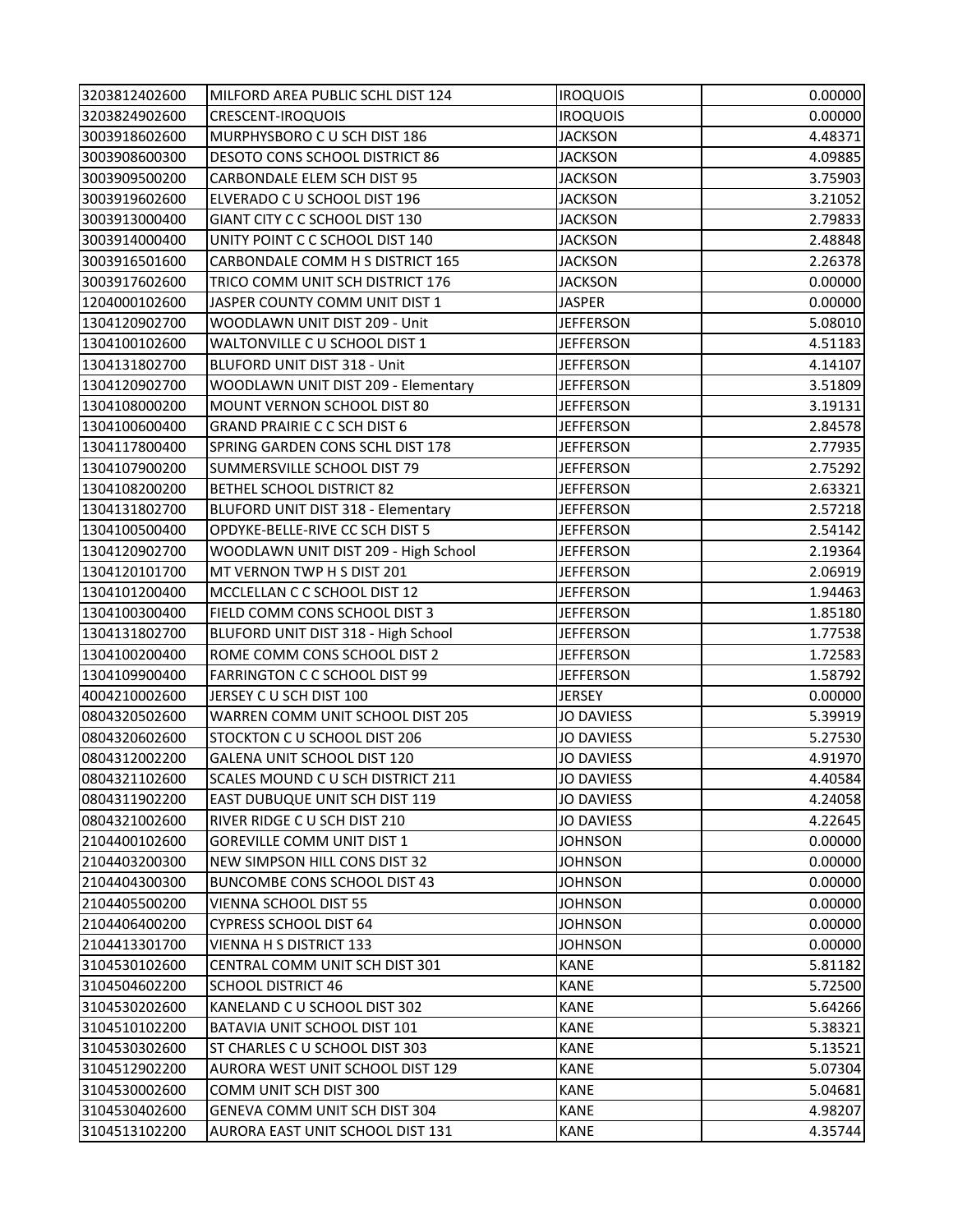| 3204611102500 | KANKAKEE SCHOOL DIST 111                | <b>KANKAKEE</b> | 5.27460 |
|---------------|-----------------------------------------|-----------------|---------|
| 3204600602600 | <b>GRANT PARK CU SCHOOL DIST 6</b>      | <b>KANKAKEE</b> | 4.72380 |
| 3204600502600 | MANTENO COMM UNIT SCH DIST 5            | <b>KANKAKEE</b> | 4.69920 |
| 3204606100200 | <b>BRADLEY SCHOOL DIST 61</b>           | <b>KANKAKEE</b> | 4.13500 |
| 3204600102600 | MOMENCE COMM UNIT SCH DIST 1            | <b>KANKAKEE</b> | 3.97090 |
| 3204605300200 | <b>BOURBONNAIS SCHOOL DIST 53</b>       | <b>KANKAKEE</b> | 3.13590 |
| 3204625800400 | ST GEORGE C C SCHOOL DIST 258           | <b>KANKAKEE</b> | 2.93600 |
| 3204630701600 | <b>BRADLEY BOURBONNAIS C HS D 307</b>   | <b>KANKAKEE</b> | 2.03930 |
| 3204600202600 | HERSCHER COMM UNIT SCH DIST 2           | KANKAKEE        | 0.00000 |
| 3204625600400 | ST ANNE C C SCHOOL DIST 256             | KANKAKEE        | 0.00000 |
| 3204625900400 | PEMBROKE C C SCHOOL DISTRICT 259        | <b>KANKAKEE</b> | 0.00000 |
| 3204630201600 | ST ANNE COMM H S DIST 302               | <b>KANKAKEE</b> | 0.00000 |
| 2404708802600 | PLANO COMM UNIT SCHOOL DIST 88          | <b>KENDALL</b>  | 7.06235 |
| 2404711502600 | YORKVILLE COMM UNIT SCH DIST 115        | KENDALL         | 6.26213 |
| 2404730802600 | OSWEGO COMM UNIT SCHOOL DIST 308        | <b>KENDALL</b>  | 5.18348 |
| 2404706600400 | NEWARK COMM CONS SCH DIST 66            | <b>KENDALL</b>  | 2.93000 |
| 2404701801600 | NEWARK COMM H S DIST 18                 | <b>KENDALL</b>  | 0.00000 |
| 2404709000400 | LISBON COMM CONS SCH DIST 90            | <b>KENDALL</b>  | 0.00000 |
| 3304820202600 | KNOXVILLE C U SCHOOL DIST 202           | <b>KNOX</b>     | 0.00000 |
| 3304820502600 | GALESBURG C U SCHOOL DIST 205           | <b>KNOX</b>     | 0.00000 |
| 3304820802600 | ROW V A COMM UNIT SCH DIST 208          | <b>KNOX</b>     | 0.00000 |
| 3304821002600 | WILLIAMSFIELD CUS DIST 210              | <b>KNOX</b>     | 0.00000 |
| 3304827602600 | ABINGDON - AVON CUSD 276                | <b>KNOX</b>     | 0.00000 |
| 3404900600200 | ZION ELEMENTARY SCHOOL DISTRICT 6       | LAKE            | 8.33877 |
| 3404918702600 | NORTH CHICAGO SCHOOL DIST 187           | LAKE            | 7.89019 |
| 3404911602600 | ROUND LAKE AREA SCHS - DIST 116         | LAKE            | 7.55845 |
| 3404906002600 | WAUKEGAN C U SCHOOL DIST 60             | LAKE            | 7.08330 |
| 3404911802600 | WAUCONDA COMM UNIT S DIST 118           | LAKE            | 5.47648 |
| 3404903600200 | <b>GRASS LAKE SCHOOL DIST 36</b>        | LAKE            | 5.02688 |
| 3404900300400 | BEACH PARK C C SCHOOL DIST 3            | LAKE            | 4.98847 |
| 3404902400400 | MILLBURN C C SCHOOL DIST 24             | LAKE            | 4.84088 |
| 3404903400400 | <b>ANTIOCH C C SCHOOL DISTRICT 34</b>   | LAKE            | 4.71915 |
| 3404912601700 | ZION-BENTON TWP H S DIST 126            | LAKE            | 4.64465 |
| 3404909502600 | LAKE ZURICH C U SCH DIST 95             | LAKE            | 4.47468 |
| 3404900100200 | WINTHROP HARBOR SCHOOL DIST 1           | LAKE            | 4.40030 |
| 3404907500200 | MUNDELEIN ELEM SCHOOL DIST 75           | LAKE            | 4.34111 |
| 3404907600200 | DIAMOND LAKE SCHOOL DIST 76             | LAKE            | 4.23851 |
| 3404904600400 | <b>GRAYSLAKE C C SCHOOL DISTRICT 46</b> | LAKE            | 4.21940 |
| 3404905600200 | <b>GURNEE SCHOOL DIST 56</b>            | LAKE            | 4.13573 |
| 3404922002600 | BARRINGTON C U SCHOOL DIST 220          | LAKE            | 4.03200 |
| 3404905000400 | WOODLAND C C SCHOOL DIST 50             | LAKE            | 3.96762 |
| 3404912701600 | <b>GRAYSLAKE COMM HIGH SCH DIST 127</b> | LAKE            | 3.73938 |
| 3404903300200 | <b>EMMONS SCHOOL DISTRICT 33</b>        | LAKE            | 3.73374 |
| 3404909600400 | KILDEER COUNTRYSIDE C C S DIST 96       | LAKE            | 3.65524 |
| 3404904100400 | LAKE VILLA C C SCHOOL DIST 41           | LAKE            | 3.58355 |
| 3404910200400 | APTAKISIC-TRIPP C C S DIST 102          | LAKE            | 3.45965 |
| 3404903700200 | <b>GAVIN SCHOOL DIST 37</b>             | LAKE            | 3.38001 |
| 3404907300400 | HAWTHORN C C SCHOOL DIST 73             | LAKE            | 3.23264 |
| 3404911701600 | ANTIOCH COMM HIGH SCH DIST 117          | LAKE            | 3.17359 |
| 3404911400200 | FOX LAKE GRADE SCHOOL DIST 114          | LAKE            | 3.15753 |
| 3404910900200 | DEERFIELD SCHOOL DIST 109               | LAKE            | 2.98403 |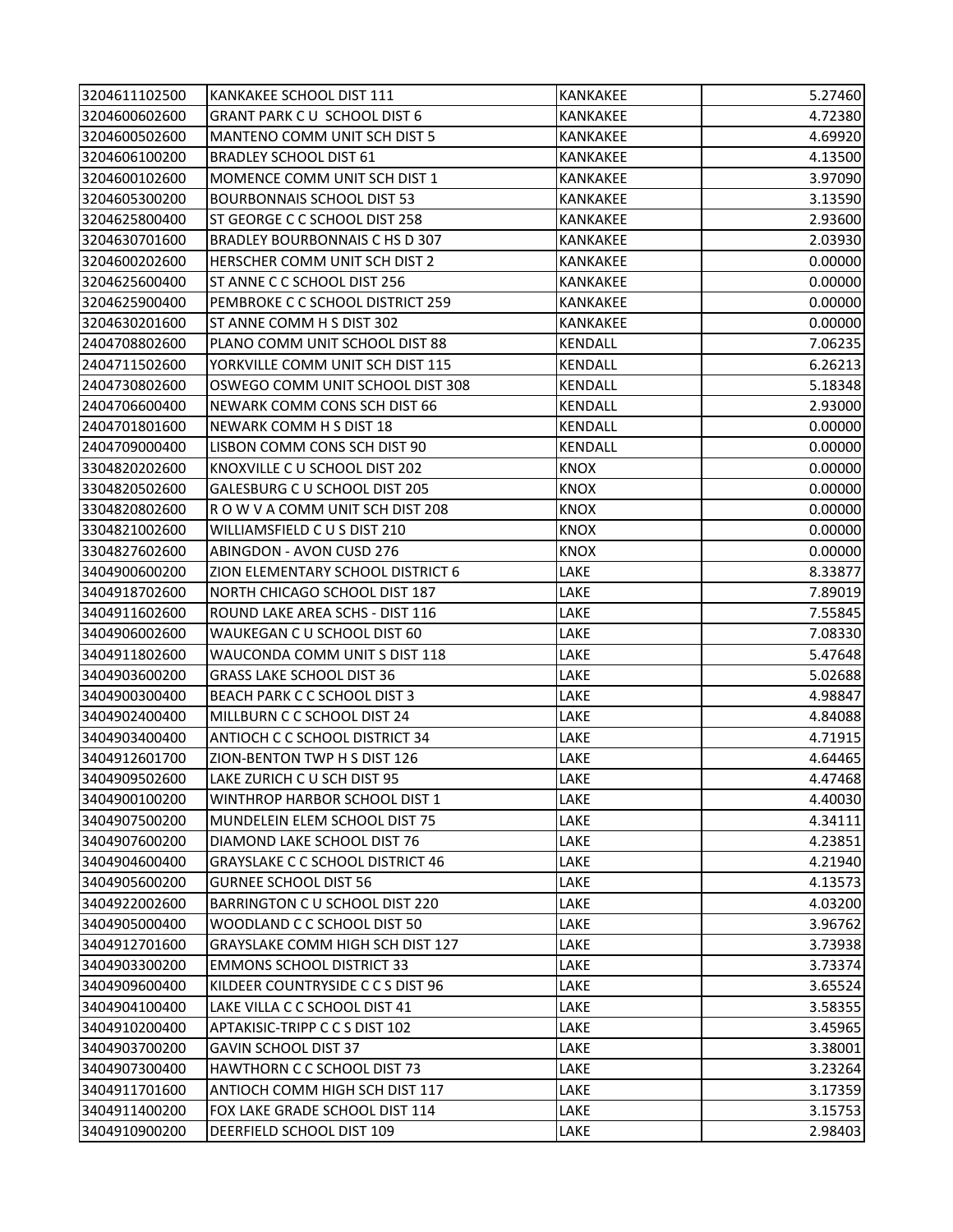| 3404903800200 | <b>BIG HOLLOW SCHOOL DIST 38</b>      | LAKE       | 2.89601 |
|---------------|---------------------------------------|------------|---------|
| 3404910600200 | <b>BANNOCKBURN SCHOOL DIST 106</b>    | LAKE       | 2.85317 |
| 3404907900200 | <b>FREMONT SCHOOL DIST 79</b>         | LAKE       | 2.84078 |
| 3404910300200 | LINCOLNSHIRE-PRAIRIEVIEW S D 103      | LAKE       | 2.83169 |
| 3404911200200 | <b>NORTH SHORE SD 112</b>             | LAKE       | 2.82614 |
| 3404907000200 | LIBERTYVILLE SCHOOL DIST 70           | LAKE       | 2.73065 |
| 3404912501300 | ADLAI E STEVENSON DIST 125            | LAKE       | 2.72736 |
| 3404906800200 | OAK GROVE SCHOOL DIST 68              | LAKE       | 2.64438 |
| 3404912401600 | <b>GRANT COMM H S DISTRICT 124</b>    | LAKE       | 2.51618 |
| 3404912801600 | LIBERTYVILLE COMM H SCH DIST 128      | LAKE       | 2.48694 |
| 3404912001300 | MUNDELEIN CONS HIGH SCH DIST 120      | LAKE       | 2.30390 |
| 3404906500200 | LAKE BLUFF ELEM SCHOOL DIST 65        | LAKE       | 2.25861 |
| 3404912101700 | WARREN TWP HIGH SCH DIST 121          | LAKE       | 2.03028 |
| 3404911301700 | TOWNSHIP HIGH SCHOOL DIST 113         | LAKE       | 2.01266 |
| 3404907200200 | RONDOUT SCHOOL DIST 72                | LAKE       | 1.57059 |
| 3404906700500 | LAKE FOREST SCHOOL DIST 67            | LAKE       | 1.33546 |
| 3404911501600 | LAKE FOREST COMM H S DISTRICT 115     | LAKE       | 1.18127 |
| 3505000102600 | LELAND COMM UNIT SCH DIST 1           | LASALLE    | 0.00000 |
| 3505000202600 | <b>COMMUNITY UNIT SCH DIST 2</b>      | LASALLE    | 0.00000 |
| 3505000902600 | EARLVILLE COMM UNIT SCH DIST 9        | LASALLE    | 0.00000 |
| 3505001750400 | <b>DIMMICK CONSOLIDATED UNIT 175</b>  | LASALLE    | 0.00000 |
| 3505004001700 | STREATOR TWP H S DIST 40              | LASALLE    | 0.00000 |
| 3505004400200 | STREATOR ELEM SCHOOL DIST 44          | LASALLE    | 0.00000 |
| 3505006500400 | Allen Otter Creek CCSD 65             | LASALLE    | 0.00000 |
| 3505007900400 | TONICA COMM CONS SCH DIST 79          | LASALLE    | 0.00000 |
| 3505008200400 | DEER PARK C C SCHOOL DIST 82          | LASALLE    | 0.00000 |
| 3505009500400 | <b>GRAND RIDGE C C SCHOOL DIST 95</b> | LASALLE    | 0.00000 |
| 3505012001700 | LA SALLE-PERU TWP H S D 120           | LASALLE    | 0.00000 |
| 3505012200200 | LASALLE ELEM SCHOOL DIST 122          | LASALLE    | 0.00000 |
| 3505012400200 | PERU ELEM SCHOOL DISTRICT 124         | LASALLE    | 0.00000 |
| 3505012500200 | OGLESBY ELEM SCH DIST 125             | LASALLE    | 0.00000 |
| 3505014001700 | OTTAWA TWP H S DIST 140               | LASALLE    | 0.00000 |
| 3505014100200 | OTTAWA ELEM SCHOOL DIST 141           | LASALLE    | 0.00000 |
| 3505015000200 | MARSEILLES ELEM SCHOOL DIST 150       | LASALLE    | 0.00000 |
| 3505016001700 | SENECA TWP H S DIST 160               | LASALLE    | 0.00000 |
| 3505017000400 | SENECA COMM CONS SCH DIST 170         | LASALLE    | 0.00000 |
| 3505018500400 | WALTHAM C C SCHOOL DIST 185           | LASALLE    | 0.00000 |
| 3505019500400 | WALLACE C C SCHOOL DIST 195           | LASALLE    | 0.00000 |
| 3505021000400 | MILLER TWP CC SCH DIST 210            | LASALLE    | 0.00000 |
| 3505023000400 | RUTLAND C C SCHOOL DIST 230           | LASALLE    | 0.00000 |
| 3505028001700 | MENDOTA TWP H S DIST 280              | LASALLE    | 0.00000 |
| 3505028900400 | MENDOTA C C SCHOOL DIST 289           | LASALLE    | 0.00000 |
| 3505042502600 | LOSTANT COMM UNIT SCH DIST 425        | LASALLE    | 0.00000 |
| 1205101002600 | RED HILL C U SCHOOL DIST 10           | LAWRENCE   | 0.00000 |
| 1205102002600 | LAWRENCE CO C U DISTRICT 20           | LAWRENCE   | 0.00000 |
| 4705227102600 | PAW PAW CUSD 271                      | LEE        | 5.18120 |
| 4705227202600 | AMBOY COMM UNIT SCHOOL DIST 272       | LEE        | 4.92040 |
| 4705222000200 | STEWARD ELEM SCHOOL DIST 220          | LEE        | 2.91080 |
| 4705217002200 | DIXON UNIT SCHOOL DIST 170            | LEE        | 0.00000 |
| 4705227502600 | ASHTON COMM UNIT SCH DIST 275         | LEE        | 0.00000 |
| 1705300502600 | WOODLAND C U S DIST 5                 | LIVINGSTON | 6.64067 |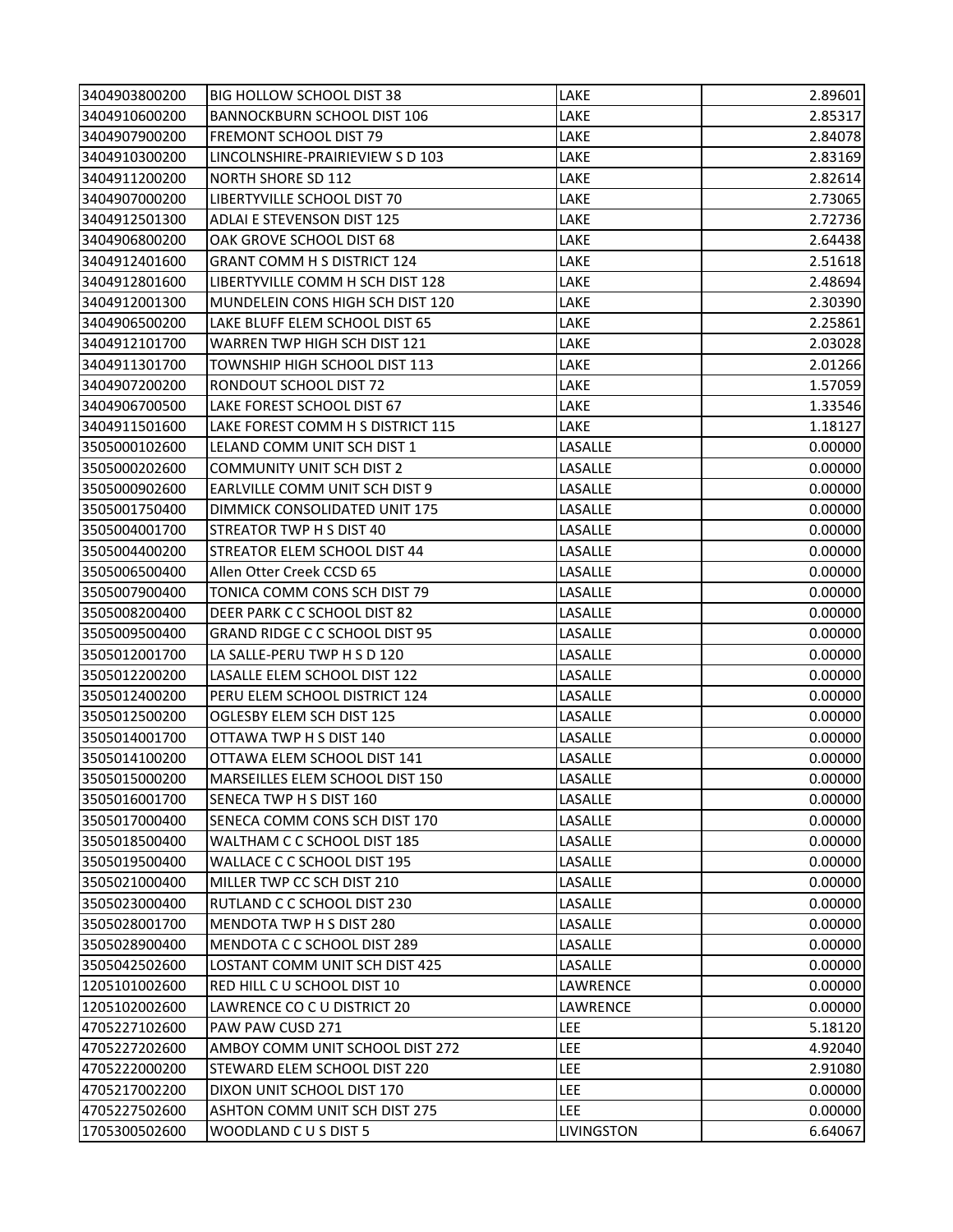| 1705342600400 | <b>CORNELL C C SCH DIST 426</b>        | LIVINGSTON        | 4.65006 |
|---------------|----------------------------------------|-------------------|---------|
| 1705307402700 | FLANAGAN-CORNELL UNIT 74 - Elementary  | LIVINGSTON        | 4.19914 |
| 1705343800400 | SAUNEMIN C CONSOL SCH DIST 438         | LIVINGSTON        | 3.89888 |
| 1705342500400 | ROOKS CREEK C C SCH DIST 425           | LIVINGSTON        | 3.83092 |
| 1705342900400 | PONTIAC C C SCHOOL DIST 429            | LIVINGSTON        | 3.49746 |
| 1705343500400 | ODELL COMM CONS SCHOOL DIST 435        | LIVINGSTON        | 3.34296 |
| 1705309001700 | PONTIAC TWP H S DIST 90                | LIVINGSTON        | 2.50578 |
| 1705307402700 | FLANAGAN-CORNELL UNIT 74 - High School | <b>LIVINGSTON</b> | 1.90311 |
| 17053006J2600 | TRI POINT CU SCH DIST 6-J              | LIVINGSTON        | 0.00000 |
| 1705300802600 | PRAIRIE CENTRAL C U SCHOOL DIST 8      | LIVINGSTON        | 0.00000 |
| 1705323001700 | DWIGHT TWP H S DIST 230                | LIVINGSTON        | 0.00000 |
| 1705323200200 | DWIGHT COMMON SCHOOL DIST 232          | LIVINGSTON        | 0.00000 |
| 1705402102600 | HARTSBURG EMDEN C U S DIST 21          | LOGAN             | 4.99589 |
| 1705402700200 | LINCOLN ELEM SCHOOL DIST 27            | LOGAN             | 3.49481 |
| 1705409200400 | WEST LINCOLN-BROADWELL E S D #92       | LOGAN             | 2.00519 |
| 1705402302600 | MT PULASKI COMM UNIT DIST 23           | LOGAN             | 0.00000 |
| 1705406100400 | CHESTER-EAST LINCOLN CCS DIST 61       | LOGAN             | 0.00000 |
| 1705408800200 | NEW HOLLAND-MIDDLETOWN E DIST 88       | LOGAN             | 0.00000 |
| 1705440401600 | LINCOLN COMM H S DIST 404              | LOGAN             | 0.00000 |
| 3905500102600 | ARGENTA-OREANA COMM UNIT SCH D 1       | <b>MACON</b>      | 0.00000 |
| 3905500202600 | MAROA FORSYTH C U SCH DIST 2           | <b>MACON</b>      | 0.00000 |
| 3905500302600 | MT ZION COMM UNIT SCH DIST 3           | <b>MACON</b>      | 0.00000 |
| 3905500902600 | SANGAMON VALLEY CUSD 9                 | <b>MACON</b>      | 0.00000 |
| 3905501102600 | WARRENSBURG-LATHAM C U DIST 11         | <b>MACON</b>      | 0.00000 |
| 3905501502600 | MERIDIAN COMM UNIT SCH DIST 15         | <b>MACON</b>      | 0.00000 |
| 3905506102500 | DECATUR SCHOOL DISTRICT 61             | <b>MACON</b>      | 0.00000 |
| 4005600202600 | NORTHWESTERN C U SCH DIST 2            | <b>MACOUPIN</b>   | 4.15175 |
| 4005600902600 | SOUTHWESTERN C U SCH DIST 9            | <b>MACOUPIN</b>   | 3.90406 |
| 4005600802600 | BUNKER HILL C U SCHOOL DIST 8          | <b>MACOUPIN</b>   | 3.72225 |
| 4005600102600 | CARLINVILLE C U SCHOOL DIST 1          | <b>MACOUPIN</b>   | 3.17575 |
| 4005600602600 | STAUNTON COMM UNIT SCH DIST 6          | <b>MACOUPIN</b>   | 3.10992 |
| 4005600702600 | GILLESPIE COMM UNIT SCH DIST 7         | <b>MACOUPIN</b>   | 2.99350 |
| 4005600502600 | MOUNT OLIVE C U SCHOOL DIST 5          | <b>MACOUPIN</b>   | 0.00000 |
| 4005603402600 | <b>NORTH MAC CUSD 34</b>               | <b>MACOUPIN</b>   | 0.00000 |
| 4105700102600 | ROXANA COMM UNIT SCHOOL DIST 1         | <b>MADISON</b>    | 0.00000 |
| 4105700202600 | TRIAD COMM UNIT SCHOOL DIST 2          | <b>MADISON</b>    | 0.00000 |
| 4105700302600 | VENICE COMM UNIT SCHOOL DIST 3         | <b>MADISON</b>    | 0.00000 |
| 4105700502600 | <b>HIGHLAND COMM UNIT SCH DIST 5</b>   | <b>MADISON</b>    | 0.00000 |
| 4105700702600 | EDWARDSVILLE C U SCHOOL DIST 7         | <b>MADISON</b>    | 0.00000 |
| 4105700802600 | BETHALTO C U SCHOOL DIST 8             | <b>MADISON</b>    | 0.00000 |
| 4105700902600 | <b>GRANITE CITY C U SCHOOL DIST 9</b>  | <b>MADISON</b>    | 0.00000 |
| 4105701002600 | COLLINSVILLE C U SCH DIST 10           | <b>MADISON</b>    | 0.00000 |
| 4105701102600 | ALTON COMM UNIT SCHOOL DIST 11         | <b>MADISON</b>    | 0.00000 |
| 4105701202600 | MADISON COMM UNIT SCH DIST 12          | <b>MADISON</b>    | 0.00000 |
| 4105701300200 | <b>EAST ALTON SCHOOL DISTRICT 13</b>   | <b>MADISON</b>    | 0.00000 |
| 4105701401600 | EAST ALTON-WOOD RIVER C H S D 14       | <b>MADISON</b>    | 0.00000 |
| 4105701500300 | WOOD RIVER-HARTFORD ELEM S D 15        | <b>MADISON</b>    | 0.00000 |
| 1305872202600 | ODIN C U SCHOOL DIST 722               | <b>MARION</b>     | 4.62819 |
| 1305800200300 | KELL CONSOLIDATED SCHOOL DIST 2        | <b>MARION</b>     | 3.04968 |
| 1305801000400 | SELMAVILLE C C SCH DIST 10             | <b>MARION</b>     | 2.76043 |
| 1305800700400 | IUKA COMM CONS SCHOOL DIST 7           | <b>MARION</b>     | 2.69115 |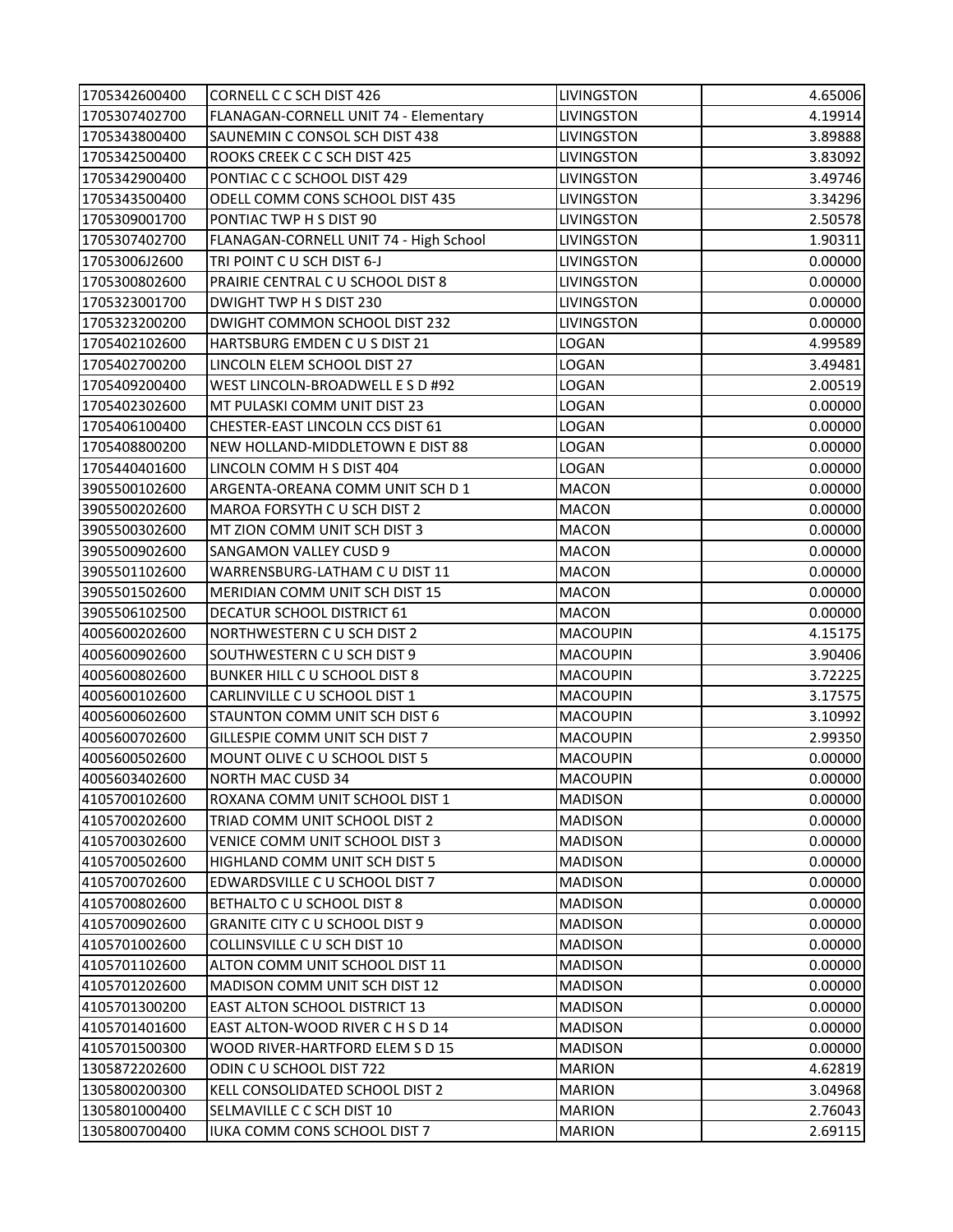| 1305800100300 | RACCOON CONS SCHOOL DIST 1             | <b>MARION</b>    | 2.29341 |
|---------------|----------------------------------------|------------------|---------|
| 1305811100200 | SALEM SCHOOL DIST 111                  | <b>MARION</b>    | 2.28810 |
| 1305860001600 | SALEM COMM H S DIST 600                | <b>MARION</b>    | 1.87603 |
| 1305813300200 | <b>CENTRAL CITY SCHOOL DIST 133</b>    | <b>MARION</b>    | 1.79643 |
| 1305810002600 | PATOKA COMM UNIT SCH DIST 100          | <b>MARION</b>    | 0.00000 |
| 1305813500200 | <b>CENTRALIA SCHOOL DIST 135</b>       | <b>MARION</b>    | 0.00000 |
| 1305820001700 | <b>CENTRALIA H S DIST 200</b>          | <b>MARION</b>    | 0.00000 |
| 1305840102600 | SOUTH CENTRAL COMM UNIT DIST 401       | <b>MARION</b>    | 0.00000 |
| 1305850102600 | SANDOVAL C U SCHOOL DIST 501           | <b>MARION</b>    | 0.00000 |
| 3505900502600 | <b>HENRY-SENACHWINE CUSD 5</b>         | MARSHALL         | 0.00000 |
| 3505900702600 | MIDLAND COMMUNITY UNIT DIST 7          | MARSHALL         | 0.00000 |
| 5306012602600 | HAVANA COMM UNIT SCHOOL DIST 126       | <b>MASON</b>     | 0.00000 |
| 5306018902600 | ILLINI CENTRAL C U SCH DIST 189        | <b>MASON</b>     | 0.00000 |
| 5306019102600 | MIDWEST CENTRAL CUSD 191               | <b>MASON</b>     | 0.00000 |
| 2106103802600 | JOPPA-MAPLE GROVE UNIT DIST 38         | <b>MASSAC</b>    | 5.22236 |
| 2106100102600 | <b>MASSAC UNIT DISTRICT #1</b>         | <b>MASSAC</b>    | 4.19460 |
| 2606218502600 | MACOMB COMM UNIT SCH DIST 185          | <b>MCDONOUGH</b> | 5.36288 |
| 2606210302600 | <b>WEST PRAIRIE</b>                    | <b>MCDONOUGH</b> | 0.00000 |
| 2606217002600 | <b>BUSHNELL PRAIRIE CITY CUS D 170</b> | <b>MCDONOUGH</b> | 0.00000 |
| 4406303600200 | <b>HARRISON SCHOOL DISTRICT 36</b>     | <b>MCHENRY</b>   | 6.72815 |
| 4406320002600 | WOODSTOCK C U SCHOOL DIST 200          | <b>MCHENRY</b>   | 6.29362 |
| 4406305002600 | HARVARD C U SCHOOL DIST 50             | <b>MCHENRY</b>   | 6.04083 |
| 4406301902400 | ALDEN HEBRON SCHOOL DIST 19            | <b>MCHENRY</b>   | 5.35698 |
| 4406301202600 | JOHNSBURG C U SCHOOL DIST 12           | <b>MCHENRY</b>   | 5.27427 |
| 4406300300300 | FOX RIVER GROVE CONS S D 3             | <b>MCHENRY</b>   | 5.24722 |
| 4406301500400 | MCHENRY C C SCHOOL DIST 15             | <b>MCHENRY</b>   | 5.01806 |
| 4406315802200 | HUNTLEY CONS SCHOOL DIST 158           | <b>MCHENRY</b>   | 4.80208 |
| 4406304600300 | PRAIRIE GROVE C SCH DIST 46            | <b>MCHENRY</b>   | 4.59480 |
| 4406304700400 | CRYSTAL LAKE C C SCH DIST 47           | <b>MCHENRY</b>   | 4.04635 |
| 4406300200300 | NIPPERSINK SCHOOL DISTRICT 2           | <b>MCHENRY</b>   | 3.73054 |
| 4406301800400 | <b>RILEY C C SCHOOL DIST 18</b>        | <b>MCHENRY</b>   | 3.71663 |
| 4406302600400 | CARY C C SCHOOL DIST 26                | <b>MCHENRY</b>   | 3.55853 |
| 4406316500300 | MARENGO-UNION ELEM CONS DIST 165       | <b>MCHENRY</b>   | 3.12121 |
| 4406315701600 | RICHMOND-BURTON COMM H SC D 157        | <b>MCHENRY</b>   | 2.94849 |
| 4406315501600 | <b>COMMUNITY HIGH SCHOOL DIST 155</b>  | <b>MCHENRY</b>   | 2.69530 |
| 4406315401600 | MARENGO COMM HS DIST 154               | <b>MCHENRY</b>   | 2.39259 |
| 4406315601600 | MCHENRY COMM H S DIST 156              | <b>MCHENRY</b>   | 2.27202 |
| 1706400202600 | LEROY COMMUNITY UNIT SCH DIST 2        | <b>MCLEAN</b>    | 0.00000 |
| 1706400302600 | TRI VALLEY C U SCHOOL DISTRICT 3       | <b>MCLEAN</b>    | 0.00000 |
| 1706400402600 | <b>HEYWORTH C U SCH DIST 4</b>         | <b>MCLEAN</b>    | 0.00000 |
| 1706400502600 | MCLEAN COUNTY UNIT DIST NO 5           | <b>MCLEAN</b>    | 0.00000 |
| 1706400702600 | LEXINGTON C U SCH DIST 7               | <b>MCLEAN</b>    | 0.00000 |
| 1706401602600 | OLYMPIA C U SCHOOL DIST 16             | <b>MCLEAN</b>    | 0.00000 |
| 1706401902600 | RIDGEVIEW COMM UNIT SCH DIST 19        | <b>MCLEAN</b>    | 0.00000 |
| 1706408702500 | <b>BLOOMINGTON SCH DIST 87</b>         | <b>MCLEAN</b>    | 0.00000 |
| 5106520002600 | GREENVIEW CU SCH DIST 200              | MENARD           | 4.65340 |
| 5106521302600 | ATHENS COMM UNIT SCH DIST 213          | MENARD           | 3.90190 |
| 5106520202600 | PORTA COMM UNIT SCHOOL DIST 202        | MENARD           | 0.00000 |
| 3306640402600 | MERCER COUNTY SD 404                   | <b>MERCER</b>    | 0.00000 |
| 4506700302600 | VALMEYER COMM UNIT SCH DIST 3          | <b>MONROE</b>    | 3.81027 |
| 4506700402600 | COLUMBIA COMM UNIT SCH DIST 4          | <b>MONROE</b>    | 0.00000 |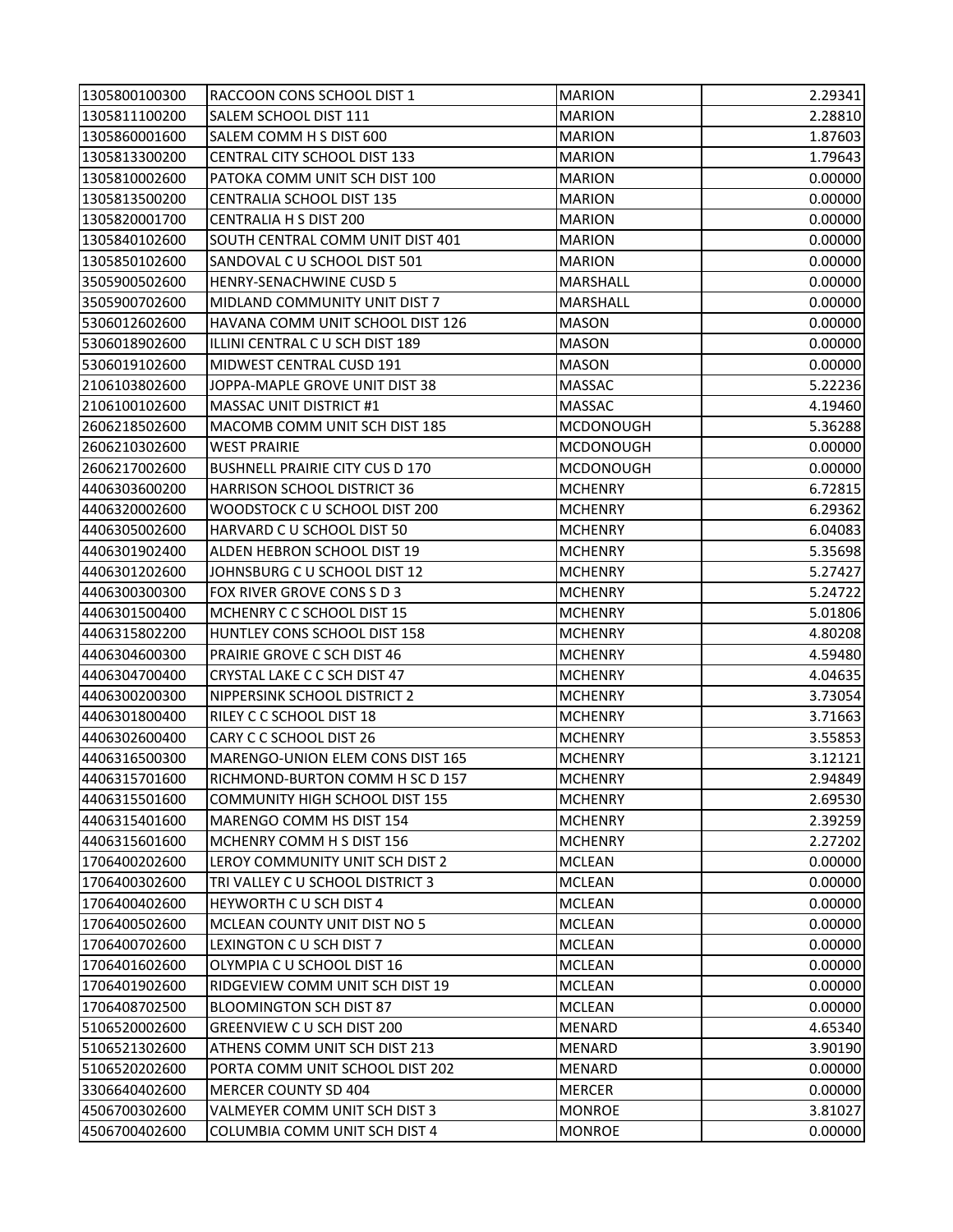| 4506700502600 | WATERLOO COMM UNIT SCH DIST 5      | <b>MONROE</b>     | 0.00000 |
|---------------|------------------------------------|-------------------|---------|
| 0306800202600 | PANHANDLE COMM UNIT SCH DIST 2     | <b>MONTGOMERY</b> | 0.00000 |
| 0306800302600 | HILLSBORO COMM UNIT SCH DIST 3     | <b>MONTGOMERY</b> | 0.00000 |
| 0306801202600 | LITCHFIELD C U SCHOOL DIST 12      | <b>MONTGOMERY</b> | 0.00000 |
| 0306802202600 | NOKOMIS COMM UNIT SCH DIST 22      | <b>MONTGOMERY</b> | 0.00000 |
| 0106911702200 | JACKSONVILLE SCHOOL DIST 117       | <b>MORGAN</b>     | 4.73635 |
| 0106900602600 | WAVERLY C U SCHOOL DIST 6          | <b>MORGAN</b>     | 4.65835 |
| 0106900102600 | FRANKLIN C U SCHOOL DISTRICT 1     | <b>MORGAN</b>     | 4.54127 |
| 0106901102600 | MEREDOSIA-CHAMBERSBURG CUSD 11     | <b>MORGAN</b>     | 0.00000 |
| 0106902702600 | TRIOPIA C U SCHOOL DISTRICT 27     | <b>MORGAN</b>     | 0.00000 |
| 1107030002600 | SULLIVAN C U SCHOOL DIST 300       | <b>MOULTRIE</b>   | 0.00000 |
| 1107030202600 | OKAW Valley CUSD 302               | <b>MOULTRIE</b>   | 0.00000 |
| 4707114400300 | KINGS CONSOLIDATED SCH DIST 144    | OGLE              | 0.00000 |
| 4707116100400 | CRESTON COMM CONS SCHOOL DIST 161  | OGLE              | 0.00000 |
| 4707121201700 | ROCHELLE TWP HIGH SCH DIST 212     | OGLE              | 0.00000 |
| 4707122002600 | OREGON C U SCHOOL DIST-220         | <b>OGLE</b>       | 0.00000 |
| 4707122102600 | FORRESTVILLE VALLEY C U S D 221    | <b>OGLE</b>       | 0.00000 |
| 4707122202600 | POLO COMM UNIT SCHOOL DIST 222     | OGLE              | 0.00000 |
| 4707122302600 | MERIDIAN CU SCH DIST 223           | OGLE              | 0.00000 |
| 4707122602600 | BYRON COMM UNIT SCHOOL DIST 226    | OGLE              | 0.00000 |
| 4707123100400 | ROCHELLE COMM CONS DIST 231        | OGLE              | 0.00000 |
| 4707126900400 | <b>ESWOOD C C DISTRICT 269</b>     | OGLE              | 0.00000 |
| 4807206200200 | PLEASANT VALLEY SCH DIST 62        | <b>PEORIA</b>     | 0.00000 |
| 4807206300200 | NORWOOD ELEM SCHOOL DIST 63        | <b>PEORIA</b>     | 0.00000 |
| 4807206600200 | <b>BARTONVILLE SCHOOL DIST 66</b>  | <b>PEORIA</b>     | 0.00000 |
| 4807206800200 | OAK GROVE SCHOOL DIST 68           | <b>PEORIA</b>     | 0.00000 |
| 4807206900200 | PLEASANT HILL SCHOOL DIST 69       | <b>PEORIA</b>     | 0.00000 |
| 4807207000200 | MONROE SCHOOL DIST 70              | <b>PEORIA</b>     | 0.00000 |
| 4807215002500 | PEORIA SCHOOL DISTRICT 150         | <b>PEORIA</b>     | 0.00000 |
| 4807226502600 | FARMINGTON CENTRAL C U S D 265     | <b>PEORIA</b>     | 0.00000 |
| 4807230902600 | BRIMFIELD C U SCHOOL DIST 309      | PEORIA            | 0.00000 |
| 4807231001600 | LIMESTONE COMM HIGH SCH DIST 310   | <b>PEORIA</b>     | 0.00000 |
| 4807231600400 | LIMESTONE WALTERS C C S DIST 316   | <b>PEORIA</b>     | 0.00000 |
| 4807232102600 | IL VALLEY CENTRAL UNIT DIST 321    | <b>PEORIA</b>     | 0.00000 |
| 4807232202600 | ELMWOOD C U SCHOOL DISTRICT 322    | <b>PEORIA</b>     | 0.00000 |
| 4807232302600 | DUNLAP C U SCHOOL DIST 323         | <b>PEORIA</b>     | 0.00000 |
| 4807232502600 | PEORIA HGHTS C U SCH DIST 325      | <b>PEORIA</b>     | 0.00000 |
| 4807232602600 | PRINCEVILLE C U SCH DIST 326       | <b>PEORIA</b>     | 0.00000 |
| 4807232702600 | ILLINI BLUFFS CU SCH DIST 327      | <b>PEORIA</b>     | 0.00000 |
| 4807232800300 | <b>HOLLIS CONS SCHOOL DIST 328</b> | PEORIA            | 0.00000 |
| 3007300500200 | TAMAROA SCHOOL DIST 5              | <b>PERRY</b>      | 0.00000 |
| 3007305000200 | PINCKNEYVILLE SCH DIST 50          | <b>PERRY</b>      | 0.00000 |
| 3007310101600 | PINCKNEYVILLE COMM H S DIST 101    | <b>PERRY</b>      | 0.00000 |
| 3007320400400 | COMMUNITY CONS SCH DIST 204        | <b>PERRY</b>      | 0.00000 |
| 3007330002600 | DU QUOIN C U SCHOOL DISTRICT 300   | PERRY             | 0.00000 |
| 1102130502600 | ARTHUR C U SCHOOL DIST 305         | <b>PIATT</b>      | 0.00000 |
| 3907400502600 | BEMENT COMM UNIT SCHOOL DIST 5     | <b>PIATT</b>      | 0.00000 |
| 3907402502600 | MONTICELLO C U SCHOOL DIST 25      | <b>PIATT</b>      | 0.00000 |
| 3907405702600 | DELAND-WELDON C U SCH DIST 57      | <b>PIATT</b>      | 0.00000 |
| 3907410002600 | CERRO GORDO C U SCHOOL DIST 100    | <b>PIATT</b>      | 0.00000 |
| 0107500302600 | PLEASANT HILL C U SCH DIST 3       | <b>PIKE</b>       | 0.00000 |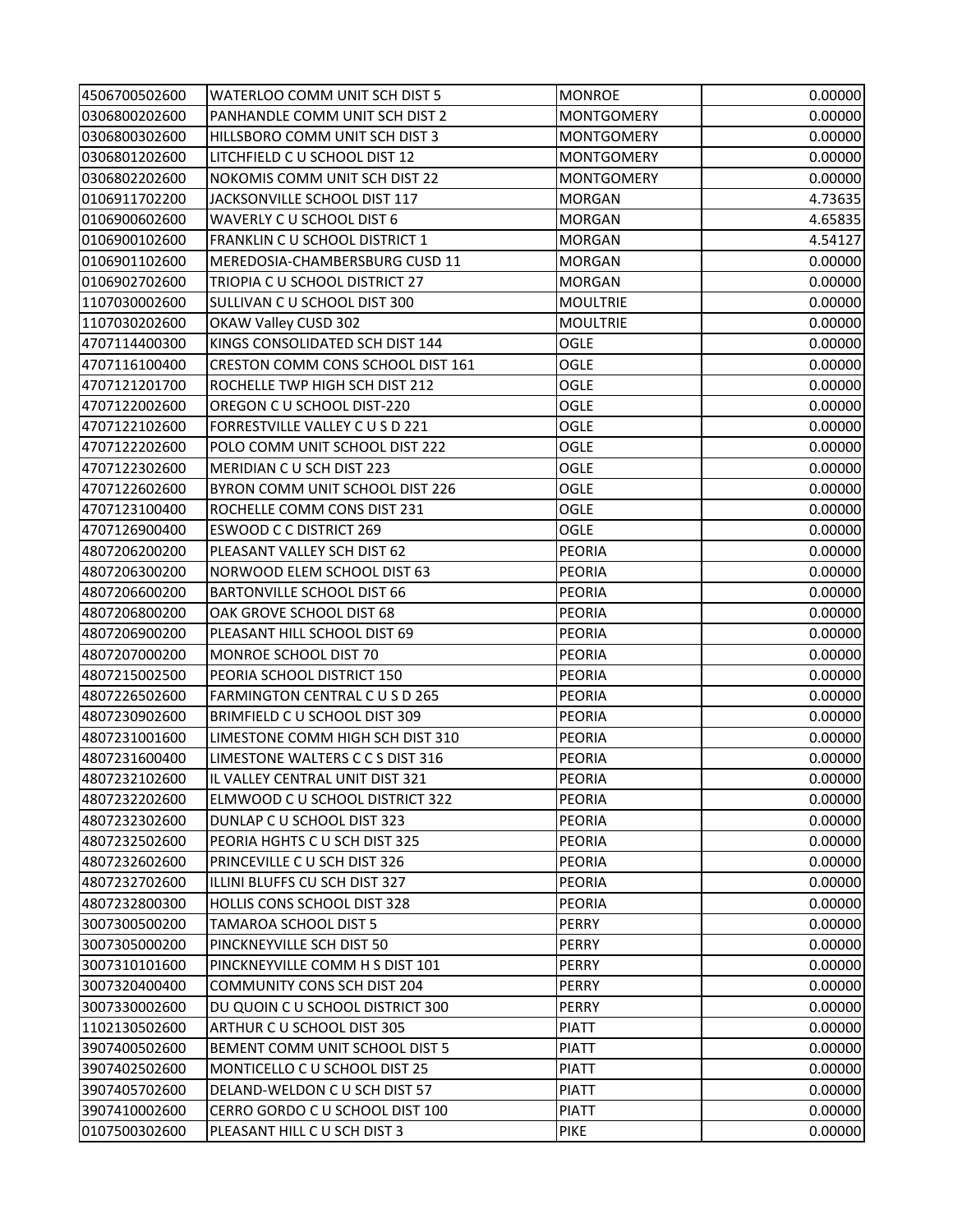| 0107500402600 | <b>GRIGGSVILLE-PERRY C U SCH DIST 4</b> | PIKE               | 0.00000 |
|---------------|-----------------------------------------|--------------------|---------|
| 0107501002600 | PIKELAND CU SCH DIST 10                 | PIKE               | 0.00000 |
| 0107501202600 | <b>WESTERN CUSD 12</b>                  | PIKE               | 0.00000 |
| 2007600102600 | POPE CO COMM UNIT DIST 1                | <b>POPE</b>        | 0.00000 |
| 3007710002600 | CENTURY COMM UNIT SCH DIST 100          | <b>PULASKI</b>     | 0.00000 |
| 3007710102600 | MERIDIAN C U SCH DISTRICT 101           | PULASKI            | 0.00000 |
| 3507853502600 | PUTNAM CO C U SCHOOL DIST 535           | <b>PUTNAM</b>      | 0.00000 |
| 4507914002600 | SPARTA C U SCHOOL DIST 140              | <b>RANDOLPH</b>    | 3.81917 |
| 4507913802600 | STEELEVILLE CU SCH DIST 138             | <b>RANDOLPH</b>    | 3.64795 |
| 4507913902600 | CHESTER COMM UNIT SCH DIST 139          | <b>RANDOLPH</b>    | 2.99929 |
| 4507913400400 | PRAIRIE DU ROCHER CCSD 134              | RANDOLPH           | 2.89535 |
| 4507912201900 | CHESTER N H SCHOOL DIST 122             | RANDOLPH           | 1.38421 |
| 4507900102200 | COULTERVILLE UNIT SCHOOL DIST 1         | <b>RANDOLPH</b>    | 0.00000 |
| 4507913202600 | RED BUD C U SCHOOL DIST 132             | RANDOLPH           | 0.00000 |
| 1208000102600 | EAST RICHLAND C U SCH DIST 1            | RICHLAND           | 0.00000 |
| 4908102900200 | HAMPTON SCHOOL DISTRICT 29              | <b>ROCK ISLAND</b> | 0.00000 |
| 4908103001700 | UNITED TWP HS DISTRICT 30               | <b>ROCK ISLAND</b> | 0.00000 |
| 4908103400200 | <b>SILVIS SCHOOL DISTRICT 34</b>        | <b>ROCK ISLAND</b> | 0.00000 |
| 4908103600200 | <b>CARBON CLIFF-BARSTOW SCH DIST 36</b> | <b>ROCK ISLAND</b> | 0.00000 |
| 4908103700200 | EAST MOLINE SCHOOL DISTRICT 37          | <b>ROCK ISLAND</b> | 0.00000 |
| 4908104002200 | MOLINE UNIT SCHOOL DISTRICT 40          | <b>ROCK ISLAND</b> | 0.00000 |
| 4908104102500 | ROCK ISLAND SCHOOL DISTRICT 41          | <b>ROCK ISLAND</b> | 0.00000 |
| 4908110002600 | RIVERDALE C U SCHOOL DIST 100           | <b>ROCK ISLAND</b> | 0.00000 |
| 4908120002600 | SHERRARD COMM UNIT SCH DIST 200         | <b>ROCK ISLAND</b> | 0.00000 |
| 4908130002600 | ROCKRIDGE C U SCHOOL DIST 300           | <b>ROCK ISLAND</b> | 0.00000 |
| 2008300102600 | GALATIA C U SCHOOL DIST 1               | SALINE             | 0.00000 |
| 2008300202600 | <b>CARRIER MILLS-STONEFORT CUSD 2</b>   | SALINE             | 0.00000 |
| 2008300302600 | HARRISBURG C U SCHOOL DIST 3            | SALINE             | 0.00000 |
| 2008300402600 | ELDORADO COMM UNIT DISTRICT 4           | SALINE             | 0.00000 |
| 5108418602500 | SPRINGFIELD SCHOOL DISTRICT 186         | SANGAMON           | 4.83736 |
| 5108400802600 | PLEASANT PLAINS C U SCHOOL DIST 8       | SANGAMON           | 4.73622 |
| 5108400102600 | TRI CITY COMM UNIT SCH DIST 1           | SANGAMON           | 3.89553 |
| 5108401602600 | <b>COMMUNITY UNIT SCHOOL DIST 16</b>    | SANGAMON           | 3.82725 |
| 5108400502600 | BALL CHATHAM C U SCHOOL DIST 5          | SANGAMON           | 3.73733 |
| 5108401002600 | AUBURN COMM UNIT SCHOOL DIST 10         | SANGAMON           | 3.73445 |
| 5108401402600 | RIVERTON C U SCHOOL DIST 14             | SANGAMON           | 3.67990 |
| 5108401502600 | WILLIAMSVILLE C U SCHOOL DIST 15        | SANGAMON           | 3.53596 |
| 51084003A2600 | ROCHESTER COMM UNIT SCH DIST 3A         | SANGAMON           | 3.53234 |
| 5108401102600 | PAWNEE COMM UNIT SCHOOL DIST 11         | SANGAMON           | 0.00000 |
| 2608500502600 | SCHUYLER-INDUSTRY                       | <b>SCHUYLER</b>    | 0.00000 |
| 0108600102600 | WINCHESTER C U SCH DIST 1               | SCOTT              | 0.00000 |
| 0108600202600 | SCOTT-MORGAN C U SCHOOL DIST 2          | SCOTT              | 0.00000 |
| 1108700402600 | SHELBYVILLE C U SCHOOL DIST 4           | SHELBY             | 4.09257 |
| 1108700102600 | WINDSOR COMM UNIT SCH DIST 1            | SHELBY             | 3.46590 |
| 11087003A2600 | <b>COWDEN-HERRICK CUD 3A</b>            | SHELBY             | 0.00000 |
| 11087005A2600 | STEWARDSON-STRASBURG CU DIST 5A         | <b>SHELBY</b>      | 0.00000 |
| 1108702102600 | CENTRAL A & M C U DIST #21              | <b>SHELBY</b>      | 0.00000 |
| 5008200902600 | LEBANON COMM UNIT SCH DIST 9            | <b>ST CLAIR</b>    | 0.00000 |
| 5008201902600 | MASCOUTAH C U DISTRICT 19               | <b>ST CLAIR</b>    | 0.00000 |
| 5008203000300 | ST LIBORY CONS SCH DIST 30              | <b>ST CLAIR</b>    | 0.00000 |
| 5008204002600 | MARISSA C U SCH DIST 40                 | <b>ST CLAIR</b>    | 0.00000 |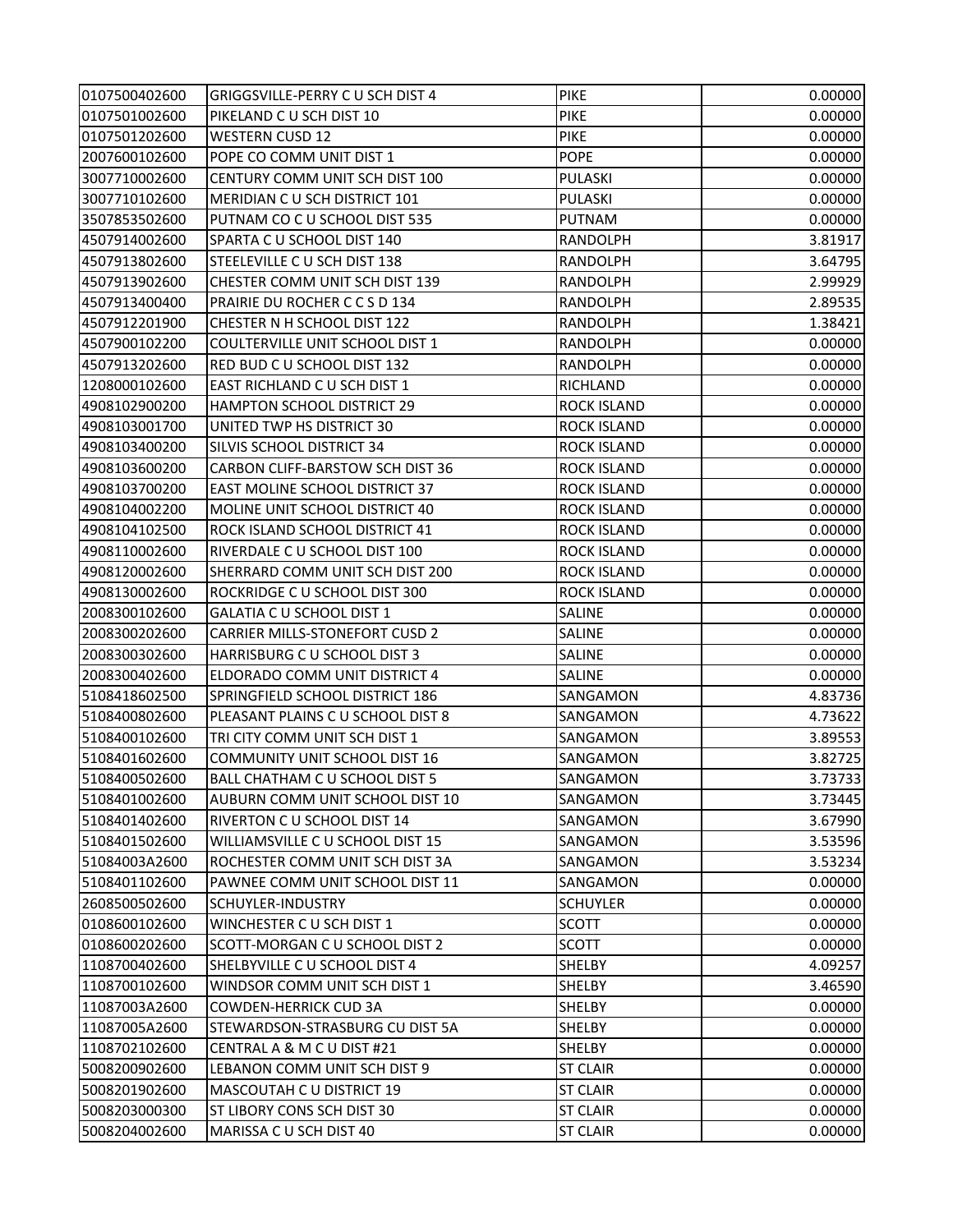| 5008206002600 | NEW ATHENS C U SCHOOL DIST 60          | <b>ST CLAIR</b>   | 0.00000 |
|---------------|----------------------------------------|-------------------|---------|
| 5008207000400 | FREEBURG C C SCHOOL DIST 70            | <b>ST CLAIR</b>   | 0.00000 |
| 5008207701600 | FREEBURG COMM H S DIST 77              | <b>ST CLAIR</b>   | 0.00000 |
| 5008208500200 | SHILOH VILLAGE SCHOOL DIST 85          | <b>ST CLAIR</b>   | 0.00000 |
| 5008209000400 | O FALLON C C SCHOOL DIST 90            | <b>ST CLAIR</b>   | 0.00000 |
| 5008210400200 | <b>CENTRAL SCHOOL DIST 104</b>         | <b>ST CLAIR</b>   | 0.00000 |
| 5008210500200 | PONTIAC-W HOLLIDAY SCH DIST 105        | <b>ST CLAIR</b>   | 0.00000 |
| 5008211000400 | <b>GRANT COMM CONS SCH DIST 110</b>    | <b>ST CLAIR</b>   | 0.00000 |
| 5008211300200 | WOLF BRANCH SCH DIST 113               | <b>ST CLAIR</b>   | 0.00000 |
| 5008211500200 | WHITESIDE SCHOOL DIST 115              | <b>ST CLAIR</b>   | 0.00000 |
| 5008211600200 | HIGH MOUNT SCHOOL DIST 116             | <b>ST CLAIR</b>   | 0.00000 |
| 5008211800200 | BELLEVILLE SCHOOL DIST 118             | <b>ST CLAIR</b>   | 0.00000 |
| 5008211900200 | BELLE VALLEY SCHOOL DIST 119           | <b>ST CLAIR</b>   | 0.00000 |
| 5008213000400 | SMITHTON C C SCHOOL DIST 130           | <b>ST CLAIR</b>   | 0.00000 |
| 5008216000400 | MILLSTADT C C SCH DIST 160             | <b>ST CLAIR</b>   | 0.00000 |
| 5008217500200 | HARMONY EMGE SCHOOL DIST 175           | <b>ST CLAIR</b>   | 0.00000 |
| 5008218100200 | SIGNAL HILL SCH DIST 181               | <b>ST CLAIR</b>   | 0.00000 |
| 5008218702600 | CAHOKIA COMM UNIT SCH DIST 187         | <b>ST CLAIR</b>   | 0.00000 |
| 5008218802200 | <b>BROOKLYN UNIT DISTRICT 188</b>      | <b>ST CLAIR</b>   | 0.00000 |
| 5008218902200 | EAST ST LOUIS SCHOOL DIST 189          | <b>ST CLAIR</b>   | 0.00000 |
| 5008219602600 | DUPO COMM UNIT SCH DISTRICT 196        | <b>ST CLAIR</b>   | 0.00000 |
| 5008220101700 | BELLEVILLE TWP HS DIST 201             | <b>ST CLAIR</b>   | 0.00000 |
| 5008220301700 | O FALLON TWP HIGH SCH DIST 203         | <b>ST CLAIR</b>   | 0.00000 |
| 2808800102600 | <b>BRADFORD COMM UNIT SCH DIST 1</b>   | <b>STARK</b>      | 0.00000 |
| 2808810002600 | STARK COUNTY C U SCH DIST 100          | <b>STARK</b>      | 0.00000 |
| 0808914502200 | <b>FREEPORT SCHOOL DIST 145</b>        | <b>STEPHENSON</b> | 7.19303 |
| 0808920102600 | DAKOTA COMM UNIT SCH DIST 201          | <b>STEPHENSON</b> | 5.58000 |
| 0808920302600 | ORANGEVILLE C U SCHOOL DIST 203        | <b>STEPHENSON</b> | 5.26722 |
| 0808920002600 | PEARL CITY C U SCH DIST 200            | <b>STEPHENSON</b> | 4.88185 |
| 0808920202600 | LENA WINSLOW C U SCH DIST 202          | <b>STEPHENSON</b> | 4.69545 |
| 5309070302600 | DELAVAN COMM UNIT DIST 703             | <b>TAZEWELL</b>   | 4.93382 |
| 5309070902600 | MORTON C U SCHOOL DISTRICT 709         | <b>TAZEWELL</b>   | 4.86777 |
| 5309008500200 | ROBEIN SCHOOL DISTRICT 85              | <b>TAZEWELL</b>   | 4.33802 |
| 5309070202600 | TREMONT COMM UNIT DIST 702             | <b>TAZEWELL</b>   | 4.11470 |
| 5309060600400 | SPRING LAKE C C SCH DIST 606           | <b>TAZEWELL</b>   | 3.70182 |
| 5309009800200 | <b>RANKIN COMMUNITY SCHOOL DIST 98</b> | <b>TAZEWELL</b>   | 3.45660 |
| 5309010800200 | PEKIN PUBLIC SCHOOL DIST 108           | <b>TAZEWELL</b>   | 3.16331 |
| 5309008600200 | <b>EAST PEORIA SCHOOL DISTRICT 86</b>  | <b>TAZEWELL</b>   | 3.15504 |
| 5309005000200 | <b>DISTRICT 50 SCHOOLS</b>             | <b>TAZEWELL</b>   | 3.06174 |
| 5309010200200 | N PEKIN & MARQUETTE HGHT S D 102       | <b>TAZEWELL</b>   | 2.63208 |
| 5309005100200 | CENTRAL SCHOOL DISTRICT 51             | <b>TAZEWELL</b>   | 2.53056 |
| 5309005200200 | <b>WASHINGTON SCHOOL DIST 52</b>       | <b>TAZEWELL</b>   | 2.51350 |
| 5309007600200 | <b>CREVE COEUR SCHOOL DISTRICT 76</b>  | <b>TAZEWELL</b>   | 2.50746 |
| 5309013700200 | SOUTH PEKIN SCHOOL DIST 137            | <b>TAZEWELL</b>   | 2.47278 |
| 5309030801600 | WASHINGTON COMM H S DIST 308           | <b>TAZEWELL</b>   | 2.46805 |
| 5309030901600 | EAST PEORIA COMM H S DIST 309          | TAZEWELL          | 2.02101 |
| 5309030301600 | PEKIN COMM H S DIST 303                | <b>TAZEWELL</b>   | 1.95297 |
| 5309070102600 | DEER CREEK-MACKINAW CUSD 701           | <b>TAZEWELL</b>   | 0.00000 |
| 3009106602200 | DONGOLA SCH UNIT DIST 66               | <b>UNION</b>      | 4.34849 |
| 3009101702200 | <b>COBDEN SCH UNIT DIST 17</b>         | <b>UNION</b>      | 2.75180 |
| 3009103700400 | ANNA C C SCH DIST 37                   | <b>UNION</b>      | 1.88955 |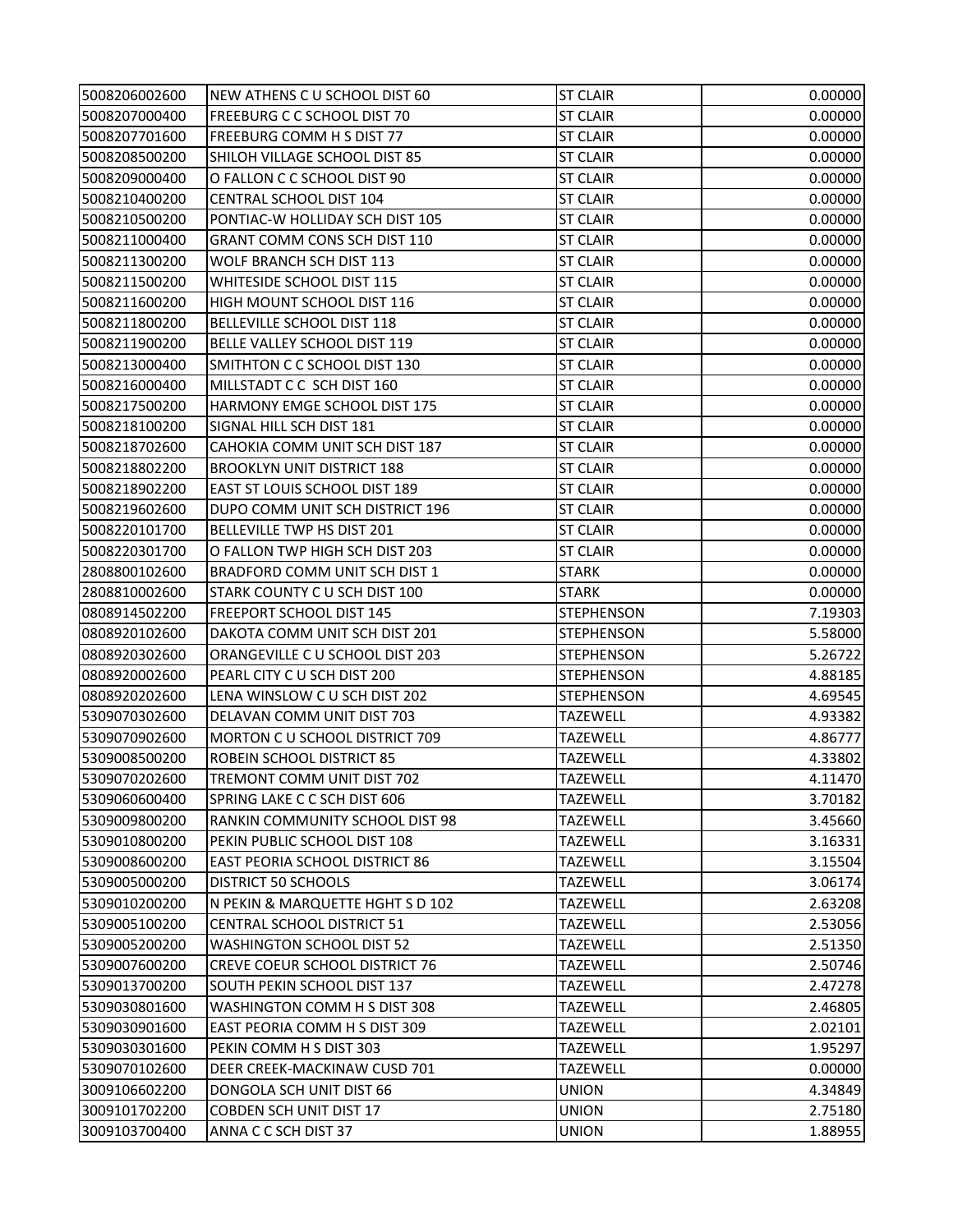| 3009101600400 | LICK CREEK C C SCH DISTRICT 16          | <b>UNION</b>      | 1.71578 |
|---------------|-----------------------------------------|-------------------|---------|
| 3009104300400 | JONESBORO C C SCHOOL DIST 43            | <b>UNION</b>      | 0.00000 |
| 3009108101600 | ANNA JONESBORO COMM H S DIST 81         | <b>UNION</b>      | 0.00000 |
| 3009108402600 | SHAWNEE C U SCH DIST 84                 | <b>UNION</b>      | 0.00000 |
| 5409200102600 | BISMARCK HENNING C U SCHOOL DIST        | <b>VERMILION</b>  | 0.00000 |
| 5409200202600 | WESTVILLE C U SCHOOL DIST 2             | <b>VERMILION</b>  | 0.00000 |
| 5409200402600 | <b>GEORGETOWN-RIDGE FARM CUD4</b>       | <b>VERMILION</b>  | 0.00000 |
| 5409200702600 | ROSSVILLE-ALVIN CU SCH DIST 7           | <b>VERMILION</b>  | 0.00000 |
| 5409201002600 | POTOMAC C U SCH DIST 10                 | <b>VERMILION</b>  | 0.00000 |
| 5409201102600 | <b>HOOPESTON AREA C U SCH DIST 11</b>   | <b>VERMILION</b>  | 0.00000 |
| 5409206100300 | ARMSTRONG-ELLIS CONS SCH DIST 61        | <b>VERMILION</b>  | 0.00000 |
| 5409207602600 | OAKWOOD COMM UNIT DIST #76              | <b>VERMILION</b>  | 0.00000 |
| 5409211802400 | DANVILLE C C SCHOOL DIST 118            | <b>VERMILION</b>  | 0.00000 |
| 5409222501700 | ARMSTRONG TWP HS DIST 225               | <b>VERMILION</b>  | 0.00000 |
| 5409251202600 | <b>SALT FORK CUD 512</b>                | <b>VERMILION</b>  | 0.00000 |
| 2009301702400 | ALLENDALE C C SCHOOL DIST 17            | <b>WABASH</b>     | 0.00000 |
| 2009334802600 | WABASH C U SCH DIST 348                 | <b>WABASH</b>     | 0.00000 |
| 3300000000092 | ALT-HENDERSON/KNOX/MERCER/WARREN        | WARREN            | 0.00000 |
| 3309423802600 | MONMOUTH-ROSEVILLE                      | WARREN            | 0.00000 |
| 3309430402600 | UNITED CUSD 304                         | WARREN            | 0.00000 |
| 1309501002600 | WEST WASHINGTON CO C U DIST 10          | <b>WASHINGTON</b> | 3.61431 |
| 1309501100400 | IRVINGTON C C SCH DISTRICT 11           | <b>WASHINGTON</b> | 3.21821 |
| 1309504900400 | NASHVILLE C C SCH DISTRICT 49           | <b>WASHINGTON</b> | 2.80530 |
| 1309500100400 | OAKDALE C C SCHOOL DISTRICT 1           | <b>WASHINGTON</b> | 0.00000 |
| 1309501500400 | <b>ASHLEY C C SCH DISTRICT 15</b>       | <b>WASHINGTON</b> | 0.00000 |
| 1309509901600 | NASHVILLE COMM H S DISTRICT 99          | <b>WASHINGTON</b> | 0.00000 |
| 2009600600400 | NEW HOPE C C SCHOOL DIST 6              | WAYNE             | 0.00000 |
| 2009601400400 | <b>GEFF C C SCHOOL DISTRICT 14</b>      | WAYNE             | 0.00000 |
| 2009601700400 | JASPER COMM CONS SCHOOL DIST 17         | <b>WAYNE</b>      | 0.00000 |
| 2009610002600 | WAYNE CITY C U SCHOOL DIST 100          | WAYNE             | 0.00000 |
| 2009611200400 | <b>FAIRFIELD PUBLIC SCHOOL DIST 112</b> | <b>WAYNE</b>      | 0.00000 |
| 2009620002600 | NORTH WAYNE C U SCHOOL DIST 200         | <b>WAYNE</b>      | 0.00000 |
| 2009622501600 | FAIRFIELD COMM H S DIST 225             | WAYNE             | 0.00000 |
| 2009700102600 | <b>GRAYVILLE C U SCHOOL DIST 1</b>      | <b>WHITE</b>      | 0.00000 |
| 2009700302600 | NORRIS CITY-OMAHA-ENFIELD CUSD 3        | <b>WHITE</b>      | 0.00000 |
| 2009700502600 | CARMI-WHITE COUNTY CUS DIST 5           | <b>WHITE</b>      | 0.00000 |
| 4709800102600 | ERIE COMM UNIT SCH DIST 1               | <b>WHITESIDE</b>  | 0.00000 |
| 4709800202600 | RIVER BEND COMM UNIT DIST 2             | <b>WHITESIDE</b>  | 0.00000 |
| 4709800302600 | PROPHETSTOWN-LYNDON-TAMPICO CUSD3       | <b>WHITESIDE</b>  | 0.00000 |
| 4709800502600 | STERLING C U DIST 5                     | <b>WHITESIDE</b>  | 0.00000 |
| 4709800602600 | MORRISON COMM UNIT SCH DIST 6           | <b>WHITESIDE</b>  | 0.00000 |
| 4709801300200 | ROCK FALLS ELEMENTARY SCH DIST 13       | <b>WHITESIDE</b>  | 0.00000 |
| 4709802000200 | EAST COLOMA - NELSON CESD 20            | WHITESIDE         | 0.00000 |
| 4709814500400 | MONTMORENCY C C SCH DIST 145            | <b>WHITESIDE</b>  | 0.00000 |
| 4709830101700 | ROCK FALLS TWP H S DIST 301             | WHITESIDE         | 0.00000 |
| 56099201U2600 | CRETE MONEE C U SCHOOL DIST 201U        | <b>WILL</b>       | 6.66900 |
| 56099365U2600 | VALLEY VIEW CUSD #365U                  | WILL              | 5.94200 |
| 56099200U2600 | BEECHER C U SCH DIST 200U               | WILL              | 5.82270 |
| 5609908900200 | <b>FAIRMONT SCHOOL DISTRICT 89</b>      | WILL              | 4.87860 |
| 5609920202200 | PLAINFIELD SCHOOL DIST 202              | WILL              | 4.80550 |
| 5609911400200 | MANHATTAN SCHOOL DIST 114               | <b>WILL</b>       | 4.06580 |